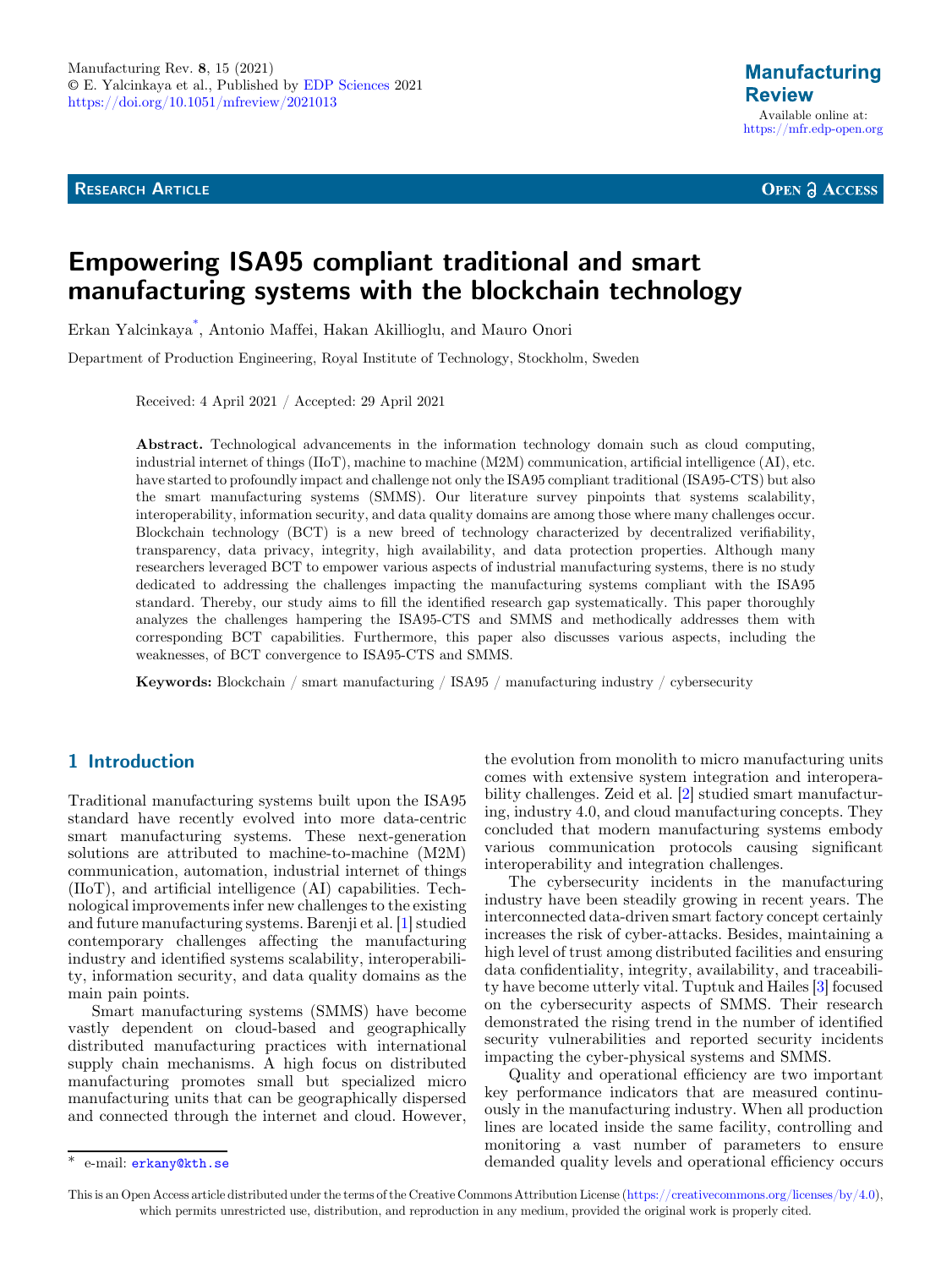

Fig. 1. Mind map illustrating the formulation of this research paper.

to be substantially more straightforward than for highly distributed systems functioning beyond the enterprise boundaries. Gifford and Daff [[4\]](#page-17-0) researched quality and operational efficiency related to the ISA95 standard and identified significant challenges in these domains.

Blockchain is an emerging technology with distinct characteristics opening new horizons to various business areas, including the manufacturing industry. Blockchain technology (BCT) characteristics are decentralized verifiability, transparency, data privacy, integrity, high availability, and data protection. When individually assessed, none except for decentralized verifiability is exclusive to BCT. In fact, several applications already support some of these characteristics. However, combining all in one platform and providing them as a built-in service for consumption is a capability that makes BCT unique [\[5,6\]](#page-17-0).

Given the above short introduction, which is illustrated in mind map structure by Figure 1, the purpose of this research paper is to address the following research questions:

- $-$  RQ1: What are the significant challenges impacting the ISA95 compliant traditional manufacturing systems (ISA95-CTS) and smart manufacturing systems (SMMS)?
- $-$  RQ2: How can BCT's unique characteristics empower the ISA95-CTS and SMMS to overcome the challenges identified by RQ1?

The rest of the paper is organized as follows: Section 2 summarizes the related work and highlights the research gap. [Section 3](#page-2-0) clarifies our contribution to the literature, and [Section 4](#page-6-0) specifies the characteristics of BCT. [Section 5](#page-14-0) defines the challenges hampering the ISA95-CTS and SMMS and then converges BCT to address them. [Section 6](#page-17-0) discusses various aspects of BCT convergence to ISA95- CTS and SMMS. Section 7 concludes the research article.

This research article aims to contribute to the scientific literature in different contexts. Firstly, our systematic literature review under [Section 5.1](#page-14-0) indicates that ISA95- CTS and SMMS suffer difficulties in various fields. We have categorized these areas in systems scalability, interoperability, information security, and data quality domains under the respective subsections. The classification content is enriched with references to relevant research papers and reports available in the literature. Secondly, [Section 5.2](#page-16-0) converges the BCT to address the categorized challenges. In this context, the BCT's characteristic properties, strengths, and weaknesses are meticulously assessed to address the ISA95-CTS and SMMS challenges. The research content and theoretical discussions are enhanced with several practical examples and their applications as commercial products under the respective subsections. Thirdly, Section 6.1 compares our research with the existing studies conducted to converge BCT with the internet of things (IoT), smart factories, and industry 4.0 applications. Furthermore, in order to maintain the scientific foundation, Section 6.2 discusses the proposed model's weaknesses. Besides, Section 6.3 envisions other research areas that can expand this research with new horizons.Finally, Section 7 summarizes the ISA95-CTS SMMS challenges, corresponding BCT capabilities for remediation, and examples from the literature.

## 2 Related work and research gap

Several researchers have studied BCT and converged blockchain to smart manufacturing, IoT, IIoT, smart factories,and industry 4.0 to address common challenges in respective domains. The following highlights sample research articles selected from the literature as relevant background information related to this research.

Wang et al. [[7\]](#page-17-0) compiled a comprehensive review about blockchain for IoT and IIoT. The researchers reported significant challenges with systems interoperability and information security areas profoundly affecting the adoption of IoT and IIoT on a large scale. Moreover, Wang et al. listed BCT's unique properties to overcome the challenges and exemplified several blockchain applications for IoT and IIoT.

Müller and Voigt [\[8](#page-17-0)] designed and executed a case study in order to identify the challenges impacting the supply chains in the industry 4.0 context. The case study revealed that insufficient data quality, security, and inconsistent standards are significant challenges against the successful implementation of industry 4.0 capabilities for the supply chain use cases.

Panarello et al. [\[9](#page-17-0)] systematically surveyed BCT and IoT integration for seven major application categories, including smart manufacturing. Their research primarily focused on the privacy and security aspects of IoT. Moreover, Panarello et al. [\[9](#page-17-0)] justified BCT's convergence to IoT from the confidentiality, authentication, integrity, availability, and non-repudiation standpoints.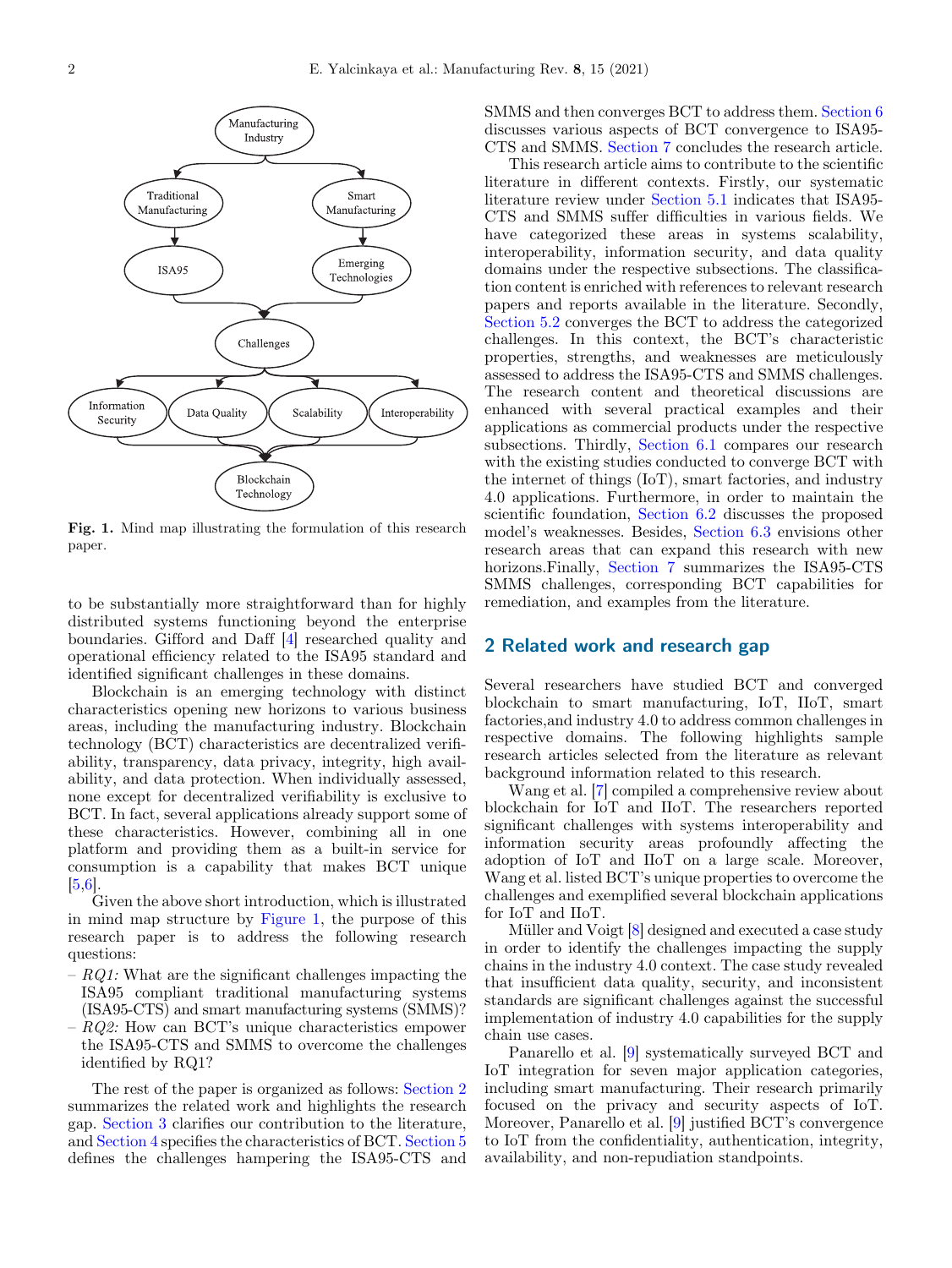<span id="page-2-0"></span>Mohamed and Al-Jaroodi [[10\]](#page-17-0) analyzed the industry 4.0 applications and challenges impairing the integration of new technologies to the manufacturing value chain. Lack of contract automation, inadequate agreement traceability, and insufficient data security were identified as the major obstacles hampering innovation and agility in the manufacturing industry. Moreover, the researchers specified the design principles (in interoperability, service orientation, decentralization, modularity, real-time capability, and virtualization categories) for the industry 4.0 applications. Furthermore, they elaborated on how BCT can support addressing the reported challenges and fulfilling specified requirements for the manufacturing industry.

Al-Jaroodi and Mohamed [[11\]](#page-17-0) executed an extensive survey regarding BCT utilization in various application domains, including but not limited to the manufacturing industry. The researchers highlighted cost reduction, better visibility on value chains, higher energy efficiency, and better machine utilization as the most featured benefits of BCT convergence to the manufacturing industry.

Dai et al. [\[12\]](#page-17-0) analyzed IoT challenges and identified heterogeneity, complexity, interoperability, resource constraints, privacy, and security as the forefront issues impacting IoT applicability on a large scale. Their research proposition complements IoT with BCT to enhance interoperability, security, autonomy, traceability, and reliability in a broad range of business areas, including smart manufacturing, supply chain management, food industry, smart grid, and healthcare. The research also highlights the benefits of adopting BCT on interoperability when geographical dispersion is the case for intelligent manufacturing. Moreover, Dai et al. [[12\]](#page-17-0) stress that BCT explicitly improves system security and addresses privacy challenges in the IoT domain.

Fernandez-Carames and Fraga-Lamas [[13\]](#page-17-0) focused on reviewing BCT's application to smart factories defined by industry 4.0. They identified four main benefits of using the BCT, particularly in interoperability and scalability domains. Firstly, multiple systems deployed in a smart factory can vertically integrate through automated M2M communication channels over a ledger. Secondly, BCT can boost the horizontal integration and cooperation of suppliers, manufacturers, and clients through a blockchain-based low latency and extensible communication platform. Thirdly, smart contracts can significantly decrease the reaction time on tasks requiring several manual interactions and automate fast decision mechanisms. Lastly, BCT can promote the inclusion and adaptation of new technologies to industry 4.0 by leveraging the standardized ledger-based data exchange hub.

Fernandez-Carames and Fraga-Lamas [[13\]](#page-17-0) also explored the advantages of converging BCT to the IIoT systems and highlighted substantial benefits in enhanced information security and interoperability, improved data access (from the availability standpoint), and standardized communication domains.

Alladi et al. [\[14](#page-17-0)] reviewed a wide range of blockchain applications in the industry 4.0 and IIoT context. They performed an extensive survey in several business domains and explored numerous BCT applications. Their key findings can be summarized in four main areas. Firstly, BCT can address security, privacy, data integrity, interoperability challenges and eliminate third-party attestation in the healthcare industry. Secondly, BCT adaptation can be meaningful to address data traceability, integrity, and information security issues in the supply chain industry. Thirdly, the application of BCT is suitable for grid data protection and optimization, as well as seamless integration of heterogeneous entities to the grid ecosystem in the power industry. Lastly, the agriculture industry can leverage BCT to enhance data traceability and reliability.

Alladi et al. [\[14](#page-17-0)] also specifically focused on the manufacturing industry. Blockchain is a highly recommended platform to sustain high availability and system robustness to dismiss the threat of malicious attacks. Furthermore, Alladi et al. [\[14](#page-17-0)] exclusively favor BCTbased-system solutions to improve system security and data privacy for the IIoT use cases.

As summarized by [Table 1,](#page-3-0) several researchers have studied the challenges related to smart manufacturing, the internet of things (IoT), IIoT, smart factories,and industry 4.0 fields and converged BCT to address common challenges. Thereby, our research intersects with the extant literature from that perspective. However, our literature scanning could not lead to a study dedicated to addressing the challenges impacting the manufacturing systems compliant with the ISA95 standard. Thereby, our research is positioned to fill in the literature gap with novelty in four distinct dimensions. First, the primary focus on ISA95-CTS makes the research context unique. Second, identified challenges are thoroughly analyzed and methodically addressed with corresponding BCT capabilities. Third, the research context concerning information security is enriched with shortcomings reported by the Open Web Application Security Project (OWASP) Top 10 for IIoT report, and the OWASP findings are resolved with specific BCT capabilities. Last but not least, the weaknesses of the proposed model are scientifically discussed.

## 3 Blockchain technology (BCT)

#### 3.1 BCT foundation

Although considered cutting-edge technology, the BCT foundation can be described with well-practiced technologies such as cryptographic operations, peer-to-peer protocols, and shared ledger concepts [[15\]](#page-17-0).

Singly-linked lists in computer science form a chain-like data formation orderly linking composite data structures with each other. The singly-link list blocks are composed of data and address fields pointing to the previous or next data block in the list. In a nutshell, the blockchain is nothing but a singly-linked list comprised of individual blocks chained with each other by cryptographic hashes of previous block content.

An individual block is composed of two fields in the blockchain. These are header and block content. Although the implementation might differ case by case, the header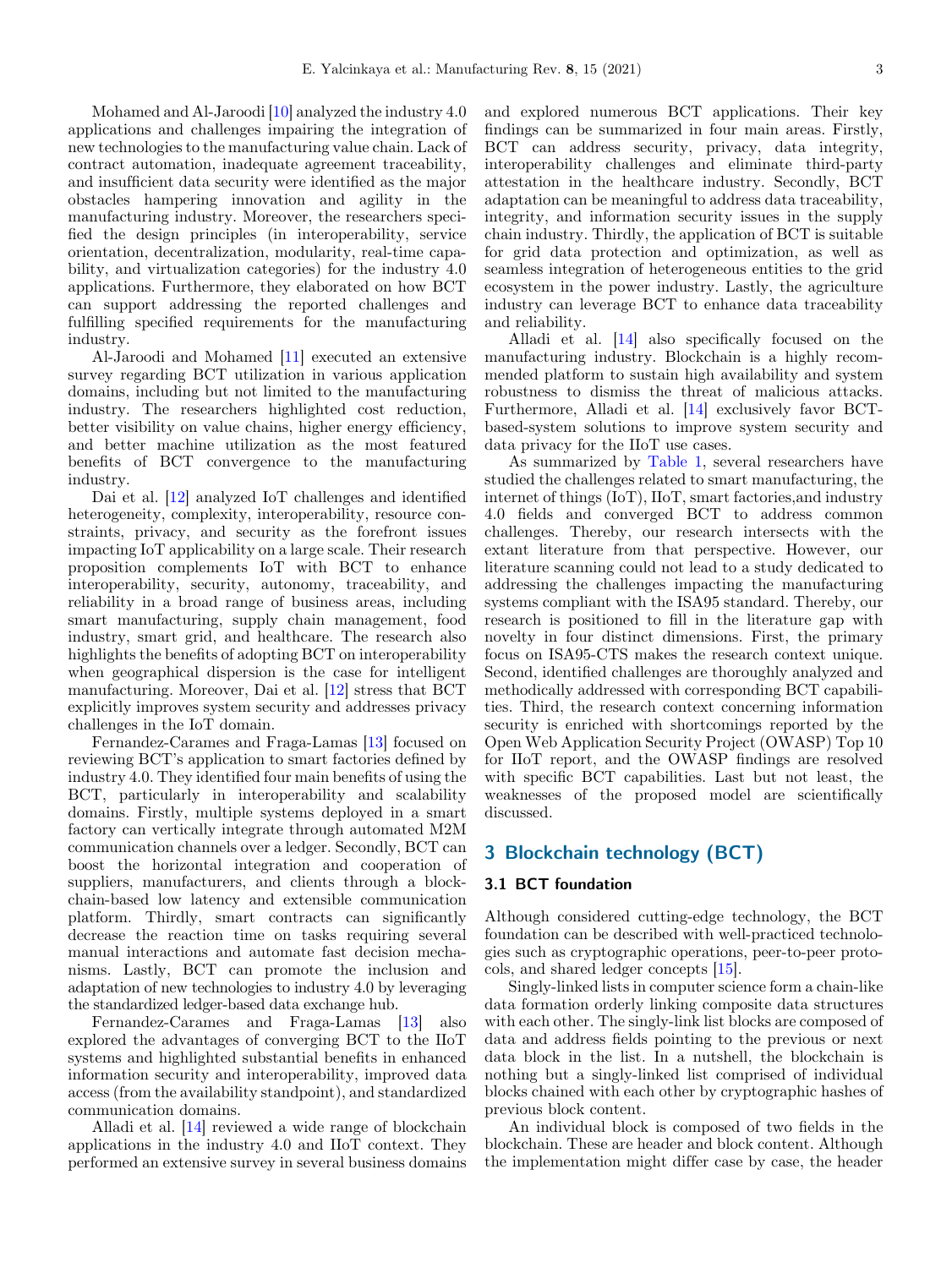<span id="page-3-0"></span>Table 1. Overview of related references from the literature.

| Paper Ref.                                  | Description                                                                                                                                                                                                                                                            |
|---------------------------------------------|------------------------------------------------------------------------------------------------------------------------------------------------------------------------------------------------------------------------------------------------------------------------|
| Wang et al. [7]                             | The authors reported significant interoperability and information security<br>challenges impacting the IoT and IIoT. They proposed to converge BCT to<br>overcome the difficulties identified.                                                                         |
| Müller and Voigt [8]                        | A case study revealed that insufficient data quality, security, and inconsistent<br>standards are significant challenges against the successful implementation of<br>supply chain use cases for the industry 4.0 capabilities.                                         |
| Panarello et al. [9]                        | The authors studied IoT and smart manufacturing from the information security<br>perspective and suggested adopting BCT to improve data confidentiality,<br>integrity, availability, ensure source authentication and guarantee non-<br>repudiation.                   |
| Mohamed and Al-Jaroodi <sup>[10]</sup>      | The authors highlighted lack of contract automation, inadequate agreement<br>traceability, and insufficient data security as the major factors hampering the<br>innovation in the manufacturing value chain and proposed BCT's unique<br>capabilities to address them. |
| Al-Jaroodi and Mohamed [11]                 | The authors executed a comprehensive survey to determine BCT utilization in a<br>wide range of business areas. They highlighted the BCT benefits in cost<br>reduction, better visibility on value chains, higher energy efficiency, and better<br>machine utilization. |
| Dai et al. $[12]$                           | The authors complemented IoT with BCT to enhance data interoperability,<br>information security, system autonomy, data traceability, and infrastructure<br>reliability.                                                                                                |
| Fernandez-Carames and<br>$Fraga-Lamas$ [13] | The authors focused on practical applications of BCT to smart factories and<br>highlighted significant advantages of adopting BCT in data interoperability,<br>systems scalability, and information security domains.                                                  |
| Alladi et al. [14]                          | The authors reviewed a wide range of blockchain applications from the industry<br>4.0 and IIoT standpoints. The results indicate increased systems availability and<br>enhanced resiliency against malicious activities.                                               |



Fig. 2. Blockchain structure.

must contain at least the hash value of the previous block as an anchoring pointer, timestamp as the time basis, nonce, and hash of data block (which is also known as the Merkle tree root). Moreover, the block content must contain the collection of confirmed transactions (which are also linked to each other in a tree-like structure, Merkle tree) and

smart contract code. Figure 2 illustrates a high-level blockchain structure.

Each transaction in a block content is composed of transactional data and a digital signature. In Bitcoin's case, the transactional data contains the transfer amount and the sender and receiver's identities.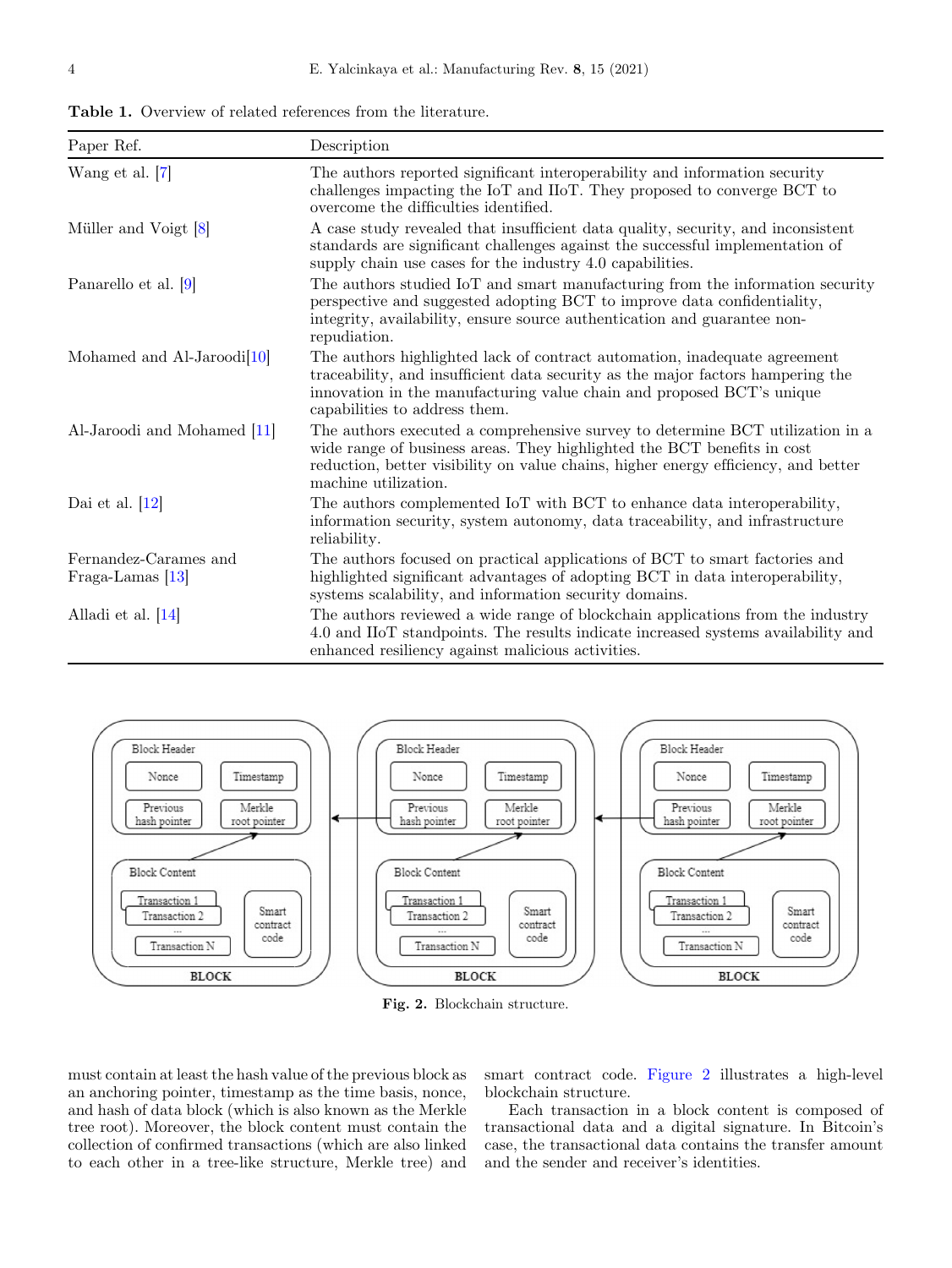The sender signs each transaction with his/her private key to ensure transactional authenticity, integrity, and non-repudiation of origin. The signed transaction is then broadcasted to the other nodes in the blockchain network via Transport Control Protocol (TCP)-based Point-to-Point (P2P) protocols. Once the transmitted messages are collected, the receiving nodes individually verify every transaction. The heart of the decentralized trust concept boils down to the distributed transaction verification mechanism, eliminating the need for a central authority attesting the transactions.

Dedicated network nodes then collect the verified transactions to produce a new chain block. These dedicated nodes are named miners in Bitcoin terms. Proof-of-work (PoW) and proof-of-stake (PoS) algorithms [[16\]](#page-17-0) are among the most popular consensus methods employed by various blockchain platforms. In PoW, the miners first solve mathematically complex puzzles and then compete to link the newly established block to the blockchain to receive an incentive. In PoS, on the other hand, the wealthiest miner (who has the highest amount of coins) has the privilege to link the recently created blocks to the ledger.

In BCT terminology, a ledger is nothing but a database of all linked blocks' full history. From the system architecture point of view, a ledger can be centrally maintained or distributed among all participants or a subset of specially appointed nodes. Although architectural patterns have advantages and disadvantages, distributed architectures have become predominant in recent years due to security, trust, and resiliency concerns [\[15\]](#page-17-0).

The distributed P2P blockchain can be in three flavors [\[17](#page-17-0)].

- Public blockchains (permissionless) are fully open to anyone to join or leave without requiring any kind of permission. With this deployment methodology, individual nodes are not trusted, and public consensus to add new blocks to the ledger is needed. The amount of demanded computational power, system resources, and time is substantially higher than the other two alternatives. The highly distributed architecture does not allow rollback, and the transactional throughput is low, whereas the latency is considerably higher. On the other hand, high scalability, high availability, resistance to censorship, and anonymity of transaction holders are the advantages of publicly accessible ledgers.
- Private blockchains (permissioned) are exclusively open only for a selected number of participants that are authorized. The system owner grants access and sets the permission levels as well as manages the consensus. The distributed system architecture allows rollback functionality, which is essential for financial applications. Besides, the size of the ecosystem and the number of participants are limited. Because the system is only accessible by selected parties, the computational power demanded by the consensus algorithms is only a fraction of what is required by the public blockchain deployments. Given the low computational footprint and the limited number of participants, systems transactional throughput is much higher, whereas the latency is lower than the other deployment alternatives. Moreover, the closed-loop architecture with individual permissioned

access ensures a higher level of security and privacy. Considering the characteristics mentioned above, system architects assess private blockchains as the best match for regulated and complex enterprise applications.

– Consortium blockchains (permissioned) can be considered as a unique form of private blockchains. However, with this architectural pattern, multiple participants can form a common inter-organizational (connecting companies, enterprises, etc.) or intra-organizational (connecting different parts of the same organization) operational integration platform. Given the flexibility of supporting a wide range of data exchange patterns, consortium blockchains are the best fit when multiple in-house and partner organizations are involved as the stakeholder.

#### 3.2 Characteristics of BCT

The following properties are the main characteristics of BCT [[5,6\]](#page-17-0).

- $P$  Decentralized verifiability can easily be rated as one of the most crucial characteristics of BCT because this feature simply eliminates the need for a central authority to verify individual transactions. For permissionless blockchains, any node can verify a transaction, whereas, for permissioned blockchains, the verification is delegated to assigned peers.
- Transparency of a blockchain is ensured through decentralized architecture so that if demanded, multiple independent parties can verify transaction histories.
- Privacy has been getting more attention since the General Data Protection Regulation (GDPR) came into force. The amount of personal data being collected and processed by companies has been steadily growing. Therefore, preserving data privacy becomes a big challenge. In the case of permissionless blockchain deployments, a user's identity is anonymized by using unique public addresses. This privacy-preserving technique is ensured by design, and the public addresses are generated by hashing the private key of users. In the case of permissioned blockchains, robust access control mechanisms provide fine-grained control on data privacy. Moreover, data encryption techniques can further improve data privacy for permissioned use cases.
- Integrity property ensures that the individual blocks in the blockchain are immutable. In other words, the data is authentic and cannot be deleted or modified by any means. Immutability is guaranteed with individually hashed blocks linked to each other. Therefore, it is impossible to alter any block without disrupting the chain structure. Besides, individually signed transactions guarantee transaction authenticity and integrity.
- High availability is a vital system property primarily demanded by business-critical applications. Distributed system architectures are inherently resilient to disruptions; thus, the BCT architecture, regardless of its deployment model, can guarantee high availability and resiliency on the highest possible level.
- Data protection is ensured by encrypting data at rest, in transit, and during processing. In all blockchain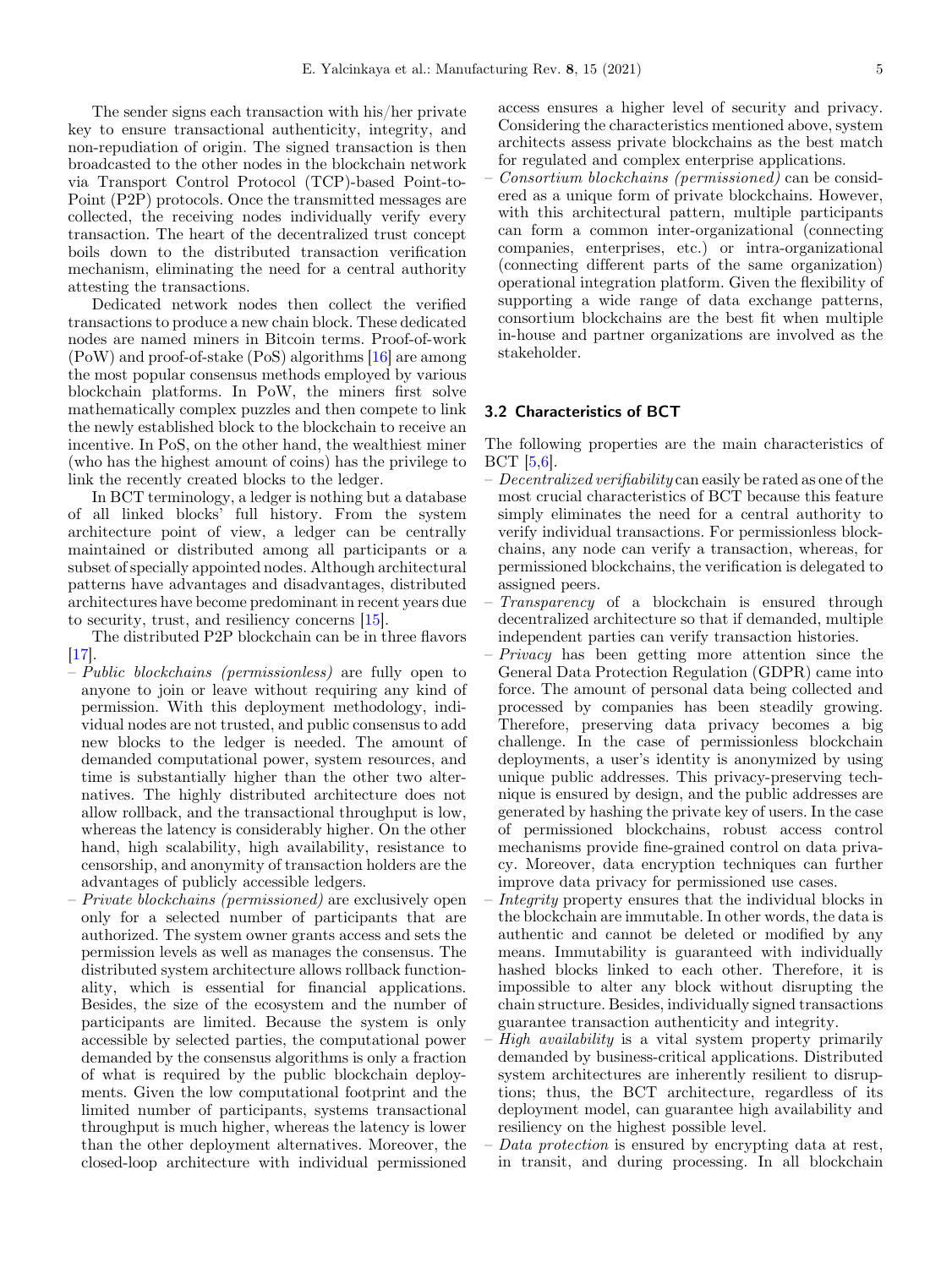|                             | Permissionless    |                       | Permissioned       |  |
|-----------------------------|-------------------|-----------------------|--------------------|--|
|                             | Public blockchain | Consortium blockchain | Private blockchain |  |
| Decentralized verifiability | ****              | $***$                 | **                 |  |
| Transparency                | ****              | $***$                 | $\ast$             |  |
| Privacy                     | $***$             | $***$                 | ****               |  |
| Integrity                   | ****              | $***$                 | $**$               |  |
| High availability           | ****              | ***                   | $**$               |  |
| Data protection             | $***$             | $***$                 | ****               |  |

Table 2. Characteristics of BCT and quality impacts.

| Benefits of BCT                                                                 | Drawbacks of BCT                                                                                       |
|---------------------------------------------------------------------------------|--------------------------------------------------------------------------------------------------------|
| Immutable, tamper-proof, and timestamped data                                   | Computational resource eagerness <i>(Concerning permissionless</i> )<br>chains)                        |
| number of intermediaries and low maintenance cost<br>for end-users              | Decentralized, independent ecosystem and Reduced Performance issues (Concerning permissionless chains) |
| Transparency and auditability                                                   | Privacy concerns <i>(Concerning permissionless chains)</i>                                             |
| High scalability and Enabling business automation<br>and excellent data quality | Operational challenges around data immutability                                                        |

deployment alternatives, data in transit is protected by encrypted communication channels (Transport Layer  $Security - TLS$ ). The data protection at rest has twofold. In the first fold, the user utilizes encrypted wallets to store the data at the clientside. In the second fold, depending upon use cases, it is possible to encrypt the block content fully. In this way, data confidentiality increases while transparency decrease. Data protection during processing is an emerging area. There are recently developed cryptographic algorithms, such as homomorphic encryption, that allow operations on encrypted data so that the data is not required to be in a vulnerable unencrypted state, not even during the processing phase.

Table 2 below summarizes the characteristics of BCT and quality impacts [\[18](#page-17-0)]. Because there is no established and widely accepted standard describing these properties in practice, it is nontrivial to compare them and calculate the quality impacts accurately.

#### 3.3 Benefits and drawbacks of BCT

The following lines highlight the benefits and drawbacks of BCT [\[19](#page-17-0),[20\]](#page-18-0), and Table 3 summarizes them in a single table.

## 3.3.1 Benefits of BCT

The BCT promises distinct benefits in a broad spectrum. First and foremost, BCT is closely associated with immutable, tamper-proof, and timestamped data. These properties guarantee data correctness and transactional

traceability that enable a wide range of business applications to consume the data served through the ledger as the single source of truth. Furthermore, the decentralized architecture eliminates the need for a central authority. Therefore, controlling or shutting down a blockchain-based system by capturing the central authority is not possible. With BCT, the trust is not centralized but distributed among the entire ecosystem by employing P2P protocols. Besides, not having a central authority means fewer intermediary allocations. Thus, the system maintenance task becomes more manageable, whereas system flexibility and effectiveness substantially increase.

Highly decentralized architecture and highly replicated data ensure that the infrastructure is exceptionally resilient to even catastrophic disruptions such as natural disasters. Moreover, transparency allows complete blockchain ecosystem visibility, enabling the service consumers to audit and observe the transactions. Besides, distributed blockchain system participants are loosely coupled with each other.

BCT also allows a high level of flexibility for scaling up the ecosystem by adding new participants. The loosely coupled architecture also promotes interoperability and the ability to support legacy systems. Besides, smart contracts offer tamper-proof, transparent end-to-end business automation capabilities and ensure operational excellence and quality by eliminating human errors.

#### 3.3.2 Drawbacks of BCT

Despite the unique value proposition, ledger-based technologieshave certain drawbacks and limitations. BCT,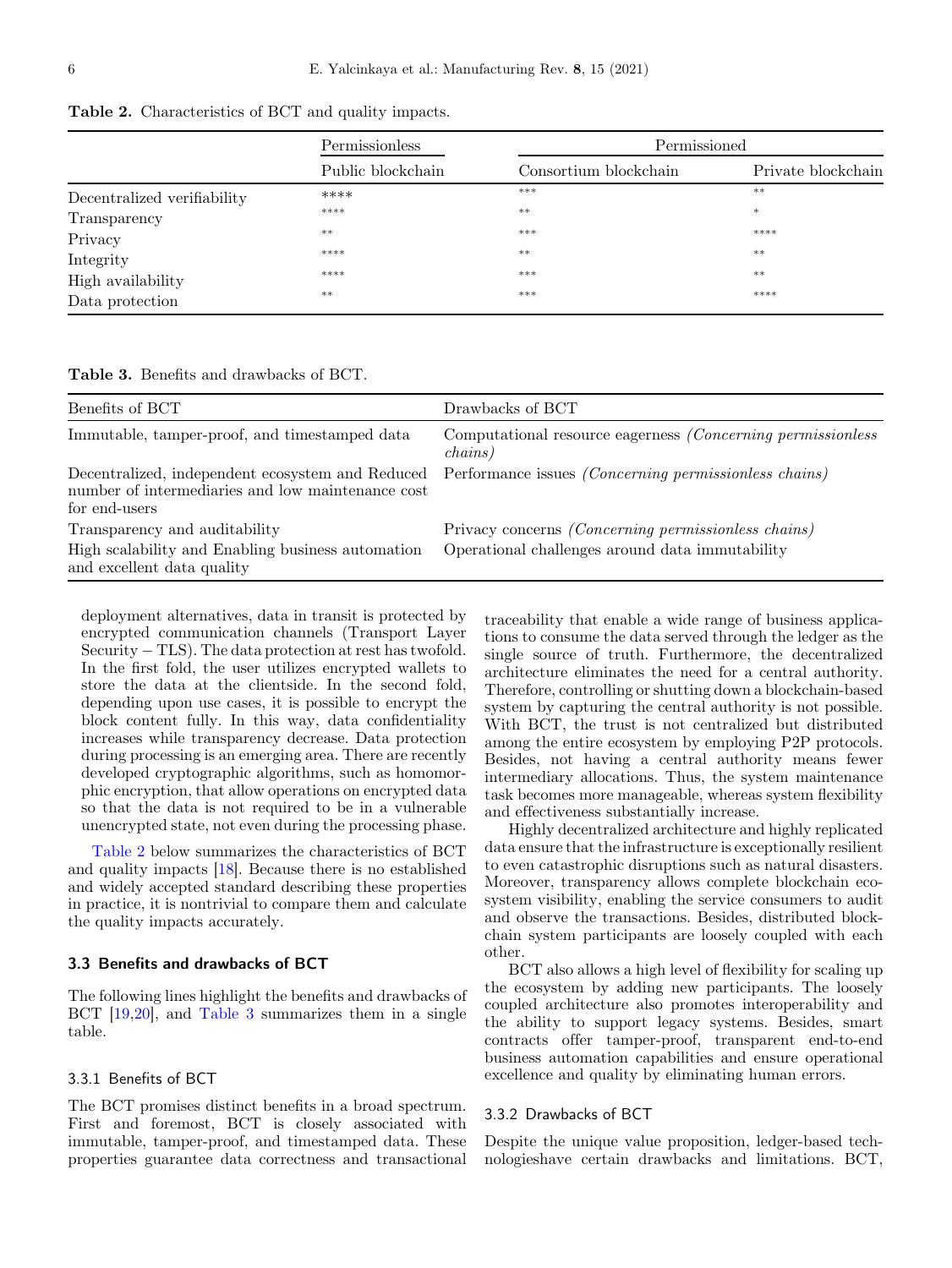<span id="page-6-0"></span>especially the publicly available ledgers, is notoriously known to be resource-intensive technology. The high resource demand boils down to solving mathematical puzzles employed by the consensus algorithms that incur computational complexities, demanding high processing capacity, expensive hardware, and more power. Kaur and Gandhi [[21\]](#page-18-0) estimate that Bitcoin mining consumes 982 MWh/day and calculated that per mined Bitcoin produces 4000 kg carbon footprint, which is a staggering amount of waste when considering a person on average has 5000 kg carbon footprint per year. Moreover, ever-growing ledgers (especially permissionless) need more storage space to host the transactional data. For instance, the ledger size has already reached 163.34 GB for Bitcoin, whereas 667.10 GB for Ethereum [[20\]](#page-18-0). Furthermore, computationally intensive consensus algorithms affect the performance of permissionless ledgers. Hence, even adding one data block becomes a slow operation.

Aside from performance limitations, permissionless ledgers cannot preserve transactional privacy while protecting individual identities with pseudonymization techniques. This is because all transactional data is replicated across the entire blockchain ecosystem. Moreover, in case of a private key compromise, it would be possible to trace back all historical transactions and link them to the victim.

In rare cases, data immutability might become an issue for specific business scenarios where transaction rollback might be demanded when incorrect data is mistakenly committed to the system. The same concern also applies to the cases where smart contracts are not adequately developed. This is because once the contract code is deployed to the blockchain, it is impossible to change or impact the business flow.

#### 3.4 Smart contracts

Contracts are nothing but a formal agreement made among business entities. There is always a 3rd party enforcing and assuring the contractual adherence of committing bodies in classical contractual agreements. These 3rd party entities, such that notaries, banks, etc., are appointed by governmental institutions. Thus, indirectly the national state is in charge of enforcing and assuring the contractual agreements.

Smart contracts convert the standard contractual terms into a piece of code and automatically ensure contractual adherence without needing any 3rd party attestation or enforcement. Therefore, the need for an intermediary or central authority is eliminated. In other words, individual untrusted entities can make deals with each other without requiring any 3rd party attestation or involvement.

Smart contracts are deployed to a blockchain, and from the moment of deployment, they start behaving independently and autonomously. In other words, the contractual terms execute automatically when the conditions are digitally met.

A smart contract lifecycle starts when a developer implements the contractual agreements. The smart

contract code is then compiled, signed, and deployed to the blockchain, where the contract logic is allocated an address and storage space. The logic is initiated when the smart contract address is invoked. After execution, the contract state is saved to the ledger. Because the smart contract code is stored and executed on the blockchain, it is impossible to manipulate, impact, or temper the contractual execution [\[22\]](#page-18-0).

In short, smart contracts ensure deterministic selfexecution and full automation. Moreover, they eliminate deliberate (a sign of corruption) or unintentional human errors and dependency on  $3<sup>rd</sup>$  parties.

# 4 ISA95 in the context of smart manufacturing and industrial internet of things (IIoT)

The manufacturing ecosystem is composed of a broad range of production machines and information technology (IT) systems, presenting intricate enterprise architectures. In order to manage the complexity, Purdue University gathered representatives from the production industry and established foundations of cross-domain standardization. This establishment produced a defacto standard, the Purdue model, drafted as a research paper and published by Williams [\[23](#page-18-0)]. The International Society of Automation (ISA) [\[24](#page-18-0)] then composed a widely recognized standardization, ISA95 standard, based on the Purdue model. The ISA95 standard defines common data structures, processes, methodologies, terminologies, and functions to standardize manufacturing operations. Therefore, the establishment of an end-to-end manufacturing system becomes more manageable and affordable. In addition, implementation risks such as the risk for failure are substantially mitigated [\[25](#page-18-0)].

The ISA95 standard defines a functional hierarchical model to categorize a wide range of enterprise manufacturing functions. This model comprises five layers, known as the automation pyramid [[25\]](#page-18-0) ([Fig. 3](#page-7-0)).

- $\sim$  Level 0 represents the lowest entity in the ISA95 model, where the manufacturing processes are actually realized. At this level, the operational timeframe is in milliseconds [\[26](#page-18-0)]. Typically, sensors (pressure, temperature, etc.) and all field devices (actuators, servo motors, etc.) are located at level 0.
- $I$  Level 1 represents the first logic layer, where the data received from level 0 sensors are processed. The manufacturing processes operating on this level rely on constant feedback mechanisms. Programmable logic controller (PLC) interfaces are located in level 1, and the operational timeframe is in seconds.
- $-$  Level 2 represents the automation layer where the process operation, automation, and controls take place. Human Machine Interfaces (HMI), Supervisory Control and Data Acquisition (SCADA) systems talk to the lower-level protocols such as HMI and PLC via particular communication protocols such as Modbus. Level 2 usually operates in a minute timeframe.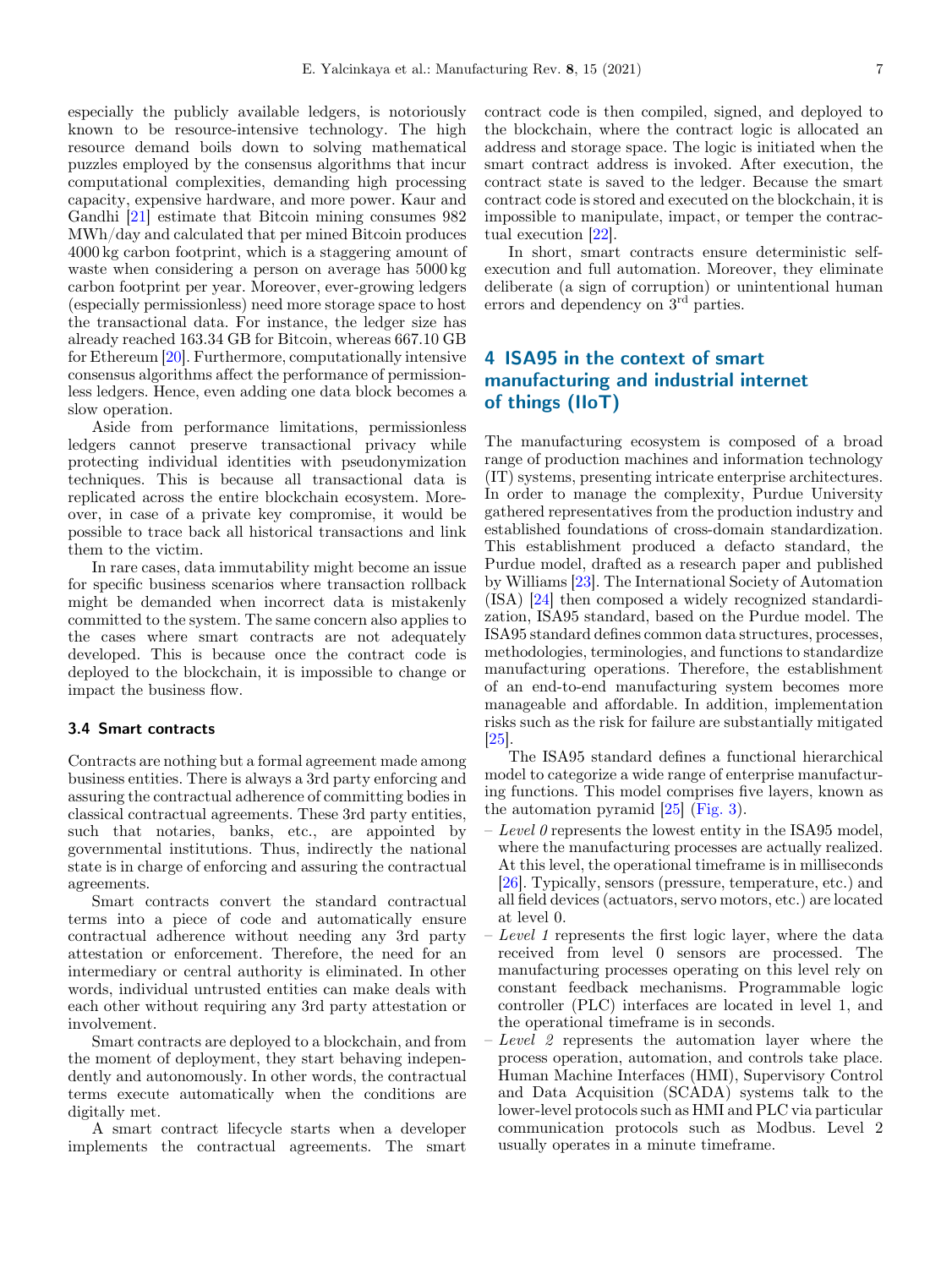<span id="page-7-0"></span>

Fig. 3. Automation pyramid.

- $-$  Level 3 represents the workflow layer on which the product specifications and detailed production cookbooks are defined and maintained. Moreover, level 2 operations are coordinated and supervised. Manufacturing Execution Systems (MES) typically operate at this level, and MES rarely talks to the lower layers. In the classical ISA95 architectures, human operators read data from level 2 and input it to MES. Due to the involvement of human intervention, the operational timeframe spans commonly from hours to days.
- $Level 4$  represents the enterprise resource planning (ERP) and logistics layer, where the business planning, production scheduling, raw material logistics, and shipping-related functional tasks are performed. Level 4 ERP functions demand significant human intervention and processing. Thus, the operational timeframe span from days to months.
- $-$  Level 5 is not a layer formally defined by the ISA95 standard. However, since the introduction of smart manufacturing and industry 4.0 concepts, the manufacturing industry has started to benefit from technological advancements in IT such as cloud computing (in various forms such as infrastructure as a service (IAAS), software as a service (SAAS) and platform as a service (PAAS)), big data, AI, machine learning (ML) and BCT. Thus, the classical automation pyramid can be extended with a new abstraction layer to accommodate the next-generation technologies. The timeframe in level 5 vastly varies from milliseconds to years, depending upon the use case and technology.

Over the last decade, with the introduction of the smart manufacturing concept, the significance of distributed data has considerably increased. A significant amount of information is collected from various manufacturing processes scattered within the organization and across the vendors. This data is also fed to AI to train ML algorithms, which are then used to develop predictive and proactive intelligent manufacturing models.

IIoT is a new breed of technology that has become popular, especially among those researching in the smart manufacturing domain. With the recent technological advancements, factory shop-level tools (sensors, actuators, etc.) have become extremely accurate, sensitive, and intelligent. Therefore, the operational visibility on manufacturing processes has advanced to a new level for which instant feedback mechanisms and a vast amount of collected data allow AI-based statistical predictive algorithms to enable the manufacturing processes to be more efficient and productive [\[27](#page-18-0)].

Ubiquitously distributed computation and telecommunication capabilities transformed the traditional monolith factories (where the end-to-end production process is finalized within the same factory) into distributed micro manufacturing entities that are interdependent on each other to fulfill the interconnected manufacturing processes. IIoT, in this case, contributes to the distributed manufacturing concept by providing deep operational insight and M2M communication capabilities. Consequently, IIoT technology becomes vital to autonomously react to operational changes with fast feedback mechanisms to ensure service quality.

Although the ISA95 standard and the automation pyramid are still applicable to support the smart manufacturing and IIoT technologies, extending the framework with new technical capabilities is deemed necessary [\[4](#page-17-0)].

## 4.1 Challenges with ISA95-CTS and SMMS

This section elaborates on challenges affecting the ISA95- CTS and SMMS in systems scalability, interoperability, information security, and data quality domains.

#### 4.1.1 System scalability and interoperability challenges

The concept of scalability in industrial and smart manufacturing domains can be studied in IT and non-IT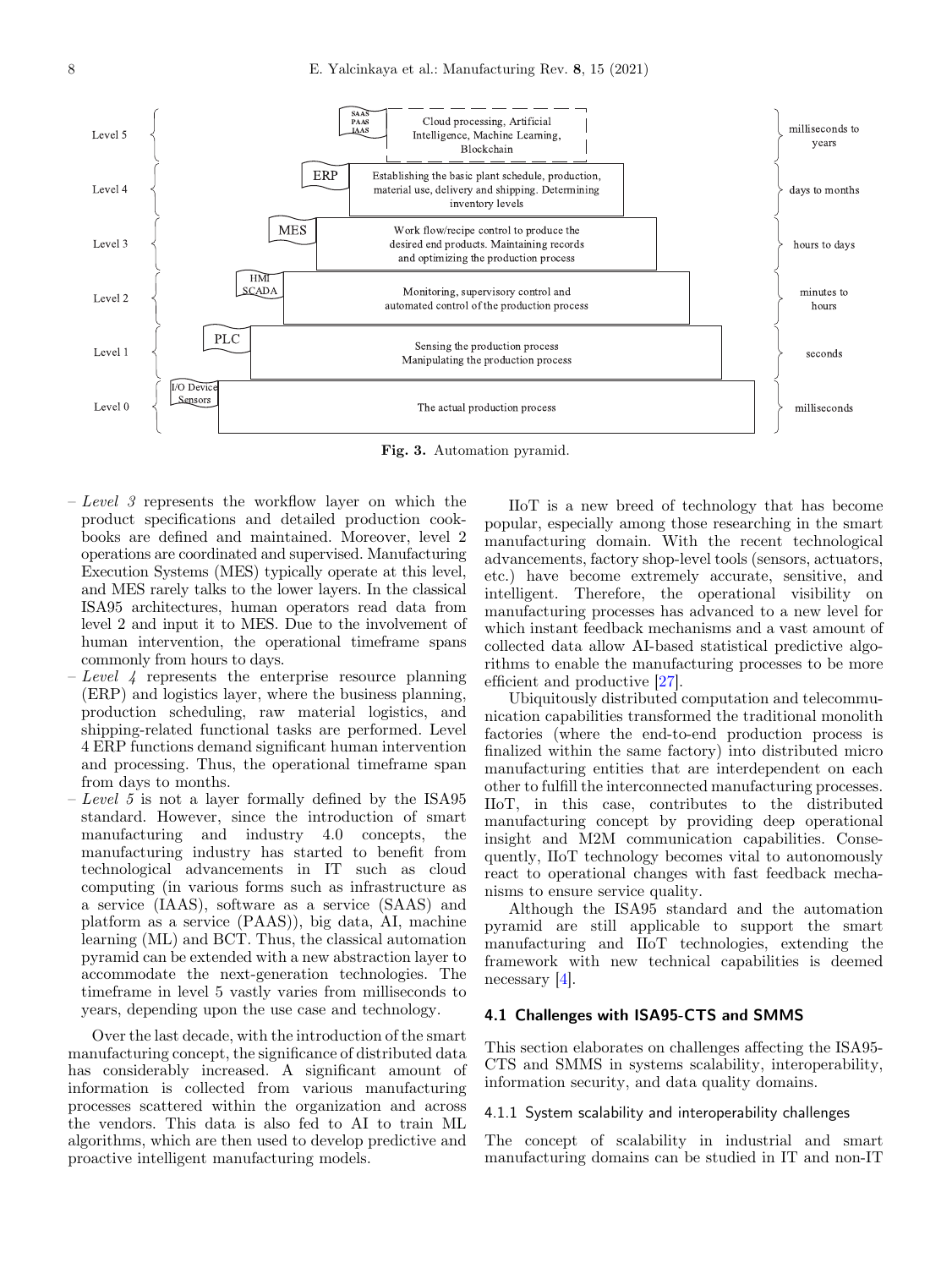contexts. This research paper only focuses on the IT aspects of manufacturing; therefore, the non-IT perspective is disregarded.

Highly scalable IT systems can seamlessly grow up and down to maintain consistent system throughput regardless of the system load [\[28](#page-18-0)].

ISA95-CTS and SMMS commonly rely upon cyberphysical systems, which are, in a sense, small computational units, in other words, computers. Some researchers classify these computational units as multi-agent platforms, whereas others IIoT. Regardless of how they are named, modern manufacturing networks are demanded to host an increasing number of these computational units. Consequently, aging, nonflexible, and predominantly centralized manufacturing system architectures cause scalability bottlenecks [[1\]](#page-17-0).

The cost of machines used by modern manufacturing systems is exceptionally high. Moreover, these machines are heavy and customized to perform specialized tasks. Therefore, once they are installed, shop-level machines serve for a long period, and it would be challenging to replace them with a newer model. Given this fact, even modern manufacturing lines are composed of a combination of legacy and modern devices. This over-complex diverse ecosystem leads to severe interoperability challenges.

Standardization is one way to manage the complexity of interoperability among legacy and modern devices. Watson et al. [[29\]](#page-18-0) listed several industry 4.0 standards, such as IEC 62541, IEC 61850, and IEEE 1722-2016, enabling semantic and syntactic interoperability. However, considering the broad spectrum, even ensuring interoperability among legacy and modern communication standards requires substantial effort. On similar research, Müller et al. [\[30](#page-18-0)] investigated the international corporations operating on the industry 4.0 scope from the informationsharing challenges standpoint. Müller et al. [\[30\]](#page-18-0) reported that noninteroperable and unstandardized interfaces constitute a significant obstacle hampering efficient information sharing in the industry 4.0 ecosystem.

As previously mentioned, the manufacturing pyramid has six levels. The lower levels make use of a broad range of devices and controlling interfaces manufactured by several vendors. The same complexity occurs in the same magnitude in upper layers where the business applications share data and communicate with each other. Pedone and Mezgar [\[31\]](#page-18-0) studied highly heterogeneous industry 4.0 systems, including modern cyber-physical systems and IIoT, from the cloud adaptability perspective. Their in-depth assessments justify that interoperability and data portability (a form of semantic interoperability) pose the most significant challenge impeding the adoption of new technologies to the complex industry 4.0 ecosystem.

Ray and Jones [\[32](#page-18-0)] published a research article elaborating on the integration and interoperability challenges impacting the ISA95 automation pyramid actors. Likewise, Gifford and Daff [\[4](#page-17-0)] identified many painpoints in integrating modern plant systems with the existing 150+ system platforms.

#### 4.1.2 Information security challenges

According to NTT (international cybersecurity consultancy firm) Global Threat Intelligence Report [[33\]](#page-18-0), the manufacturing industry was in the top 3 most attacked industries worldwide in 2019. Compared to the previous year, the amount of malicious activity in 2019 remained consistent. The report associates the malicious activities with the vulnerabilities introduced due to manufacturing ecosystem complexity and extensively interconnected system architectures that rely on IoT and IIoT technologies. The same report also highlights that several manufacturing systems cannot preserve data confidentiality, integrity, availability and cannot ensure data traceability aspects. Consequently, manufacturing systems become more vulnerable to malicious attacks.

Sun et al. [\[34](#page-18-0)] focused on smart manufacturing and smart factories from the human wearable sensors standpoint. They identified interoperability, information security, and privacy imperfections with the wearable sensors hamper value creation in the industry 4.0 ecosystem.

Zhang et al. [\[35\]](#page-18-0) suggest adopting operational data analytics, ML, and AI in the manufacturing field to tackle operational stability challenges. However, the manufacturing companies are reluctant to transform their business to utilize advanced analytical capabilities because of the information security risks related to storing and processing a vast amount of operational data. Likewise, according to Buranello from Telit (IoT manufacturer) [[36\]](#page-18-0), modern manufacturing practices aim to extend and diversify production capabilities by making use of IIoT based solutions. However, the adaptation speed is not at the desired level, as 49.2% of the manufacturing companies are reluctant to invest in IIoT due to the security and privacy risks.

Ransomware is malicious software that encrypts critical data or particularly business documents. This type of attack profoundly impacts data availability, as the information becomes inaccessible when needed for legitimate purposes. Various manufacturing and production facilities have been victims of ransomware attacks in recent years [[37\]](#page-18-0). According to BlackFog, a cybersecurity consultancycorporation, the manufacturing business and public sector have been the most targeted industries hit by the ransomware attacks in the first and second quarter of 2020 [\[38](#page-18-0)].

Distributed Denial of Service (DDoS) attack is a type of malicious activity impacting the availability of internetfacing systems [[37\]](#page-18-0). DDoS has become more prevalent with Industry 4.0 and smart manufacturing harnessing IIoT and cloud computing infrastructures.

Traditional ISA95 layer 0 to 4 communication protocols (i.e., SCADA, Modbus, etc.) were not designed to be secure and do not even support basic cryptographic functions such as encryption and hashing. Therefore, the majority of the ISA95 communication protocols are vulnerable to a wide range of attack vectors. Chhetri et al. [[37\]](#page-18-0) demonstrated an integrity tampering attack that targets Computer-Aided Design (CAD) tools. The proof of work attack alters the 3D printer firmware and design files to produce tampered end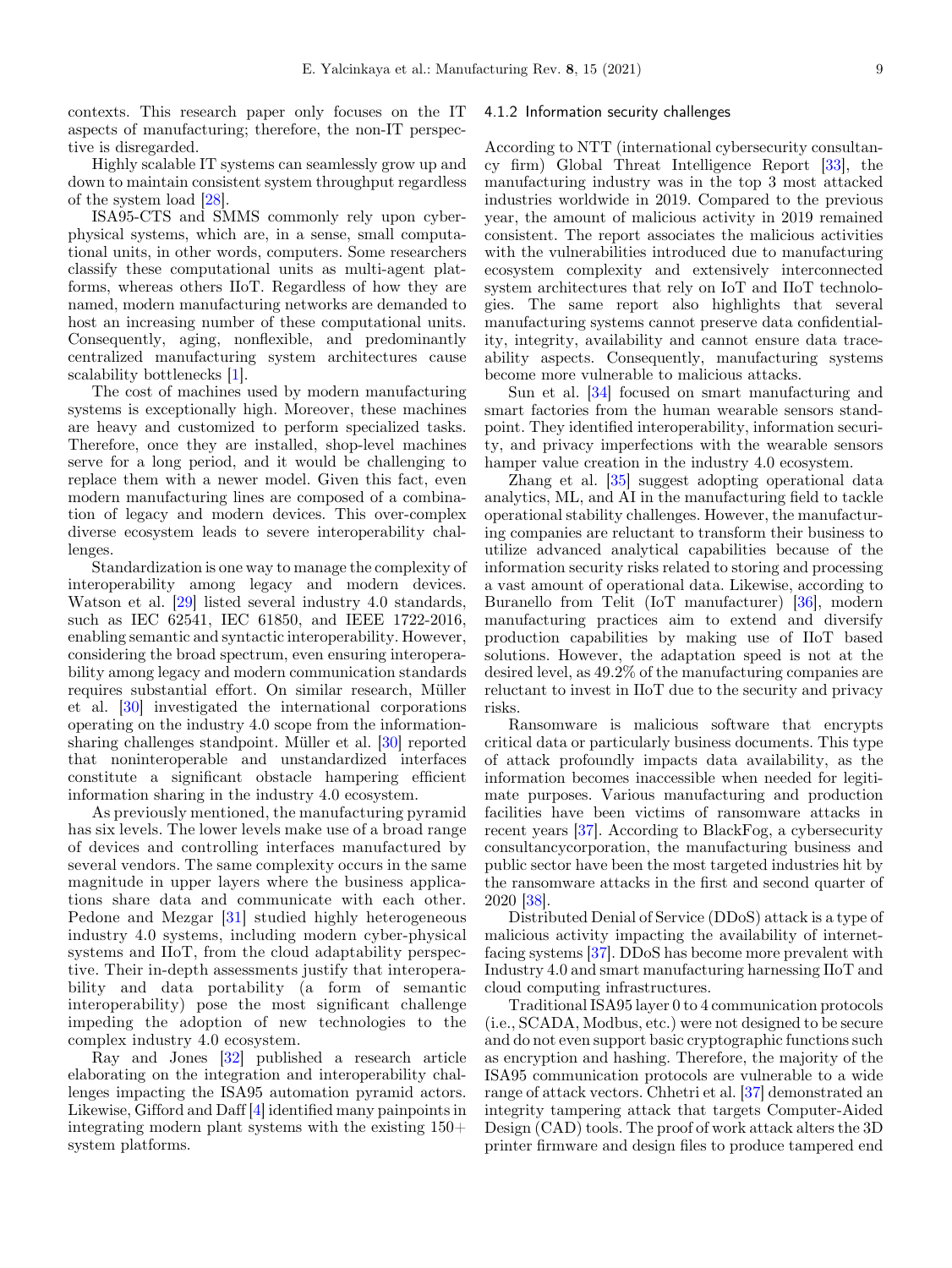

Fig. 4. OWASP IoT Top 10.

products that are then propagated through the entire supply chain mechanism.

The OWASP is a well-known independent foundation that aims to improve web application security. OWASP publishes articles, develops useful security tools, and creates cybersecurity governance processes. In 2018, OWASP focused on the IoT field and released OWASP IoT Top 10 cybersecurity risks [[39\]](#page-18-0). The following list summarizes the most prominent cybersecurity issues related to IoT and smart devices.

– Weak, guessable, hardcoded passwords

- Insecure network services
- Insecure ecosystem interfaces
- Lack of secure update mechanism
- Use of insecure or outdated components
- Insufficient privacy protection
- Insecure data transfer and storage
- Lack of device management
- Insecure default settings
- Lack of physical hardening.

OWASP IoT Top 10 (Fig. 4) does not directly address the manufacturing industry, but because the SMMS extensively depends on industrial IoT, the same list of risks can also apply to the IIoT based devices deployed to the ISA95 compliant manufacturing systems.

#### 4.1.3 Data quality challenges

In the context of ISA95, the quality assurance function plays a significant role and ensures high production quality by leveraging real-time data feeds. This is because the production quality is directly related to the quality and accuracy of processed data. Moreover, the smart manufacturing concept is built around intelligent devices that can communicate directly (i.e., M2M). These devices can autonomously make fast decisions with operational data. Thus, the success of operational autonomy is closely correlated with the accuracy and speed of M2M communication.

Gifford and Daff [\[4](#page-17-0)] highlighted the data quality and consistency challenges with the ISA95 enterprise manufacturing processes. According to their research,

aged communication protocols requiring synchronization with the other party are the primary source of quality and consistency issues with the traditional manufacturing systems. This is because the data messages are regularly delayed on delivery or even lost during transmission. Moreover, event data is delivered to an incorrect recipient or corrupted upon delivery due to synchronization issues.

## 4.2 BCT to address the challenges related to ISA95-CTS and SMMS

This section elaborates on how BCT can address the systems scalability, system interoperability, information security, and data quality challenges impacting the ISA95- CTS and SMMS. [Figure 5](#page-10-0) illustrates avisual representation of detailedISA95-CTS and SMMS challenges and their relationship with BCT.

## 4.2.1 Addressing system scalability and interoperability challenges

Scalability can be measured with three key attributes, which are system elasticity (ability to add or remove nodes), latency (time required to respond on a request), and throughput (amount of transactions processed per  $second - TPS$ ).

Regardless of whether being a permissioned or permissionless blockchain, high elasticity and flexibility are the main characteristics of all BCT-based P2P architectures. However, early BCT platforms, especially permissionless ledgers, had difficulties producing high throughput with low latency. The main reason for poor performance was due to computationally intense consensus algorithms required to verify anonymous transactions. For instance, in Bitcoin architecture, the transaction time may take up to 10 min, and the throughput is about 3–7 TPS. On the other hand, the VISA payment platform can easily process more than 2000 TPS [[1\]](#page-17-0).

Fortunately, recent technological and architectural advancements have resolved the BCT scalability challenges. These advancements and trivial consensus algorithms allow BCT to meet the low latency and high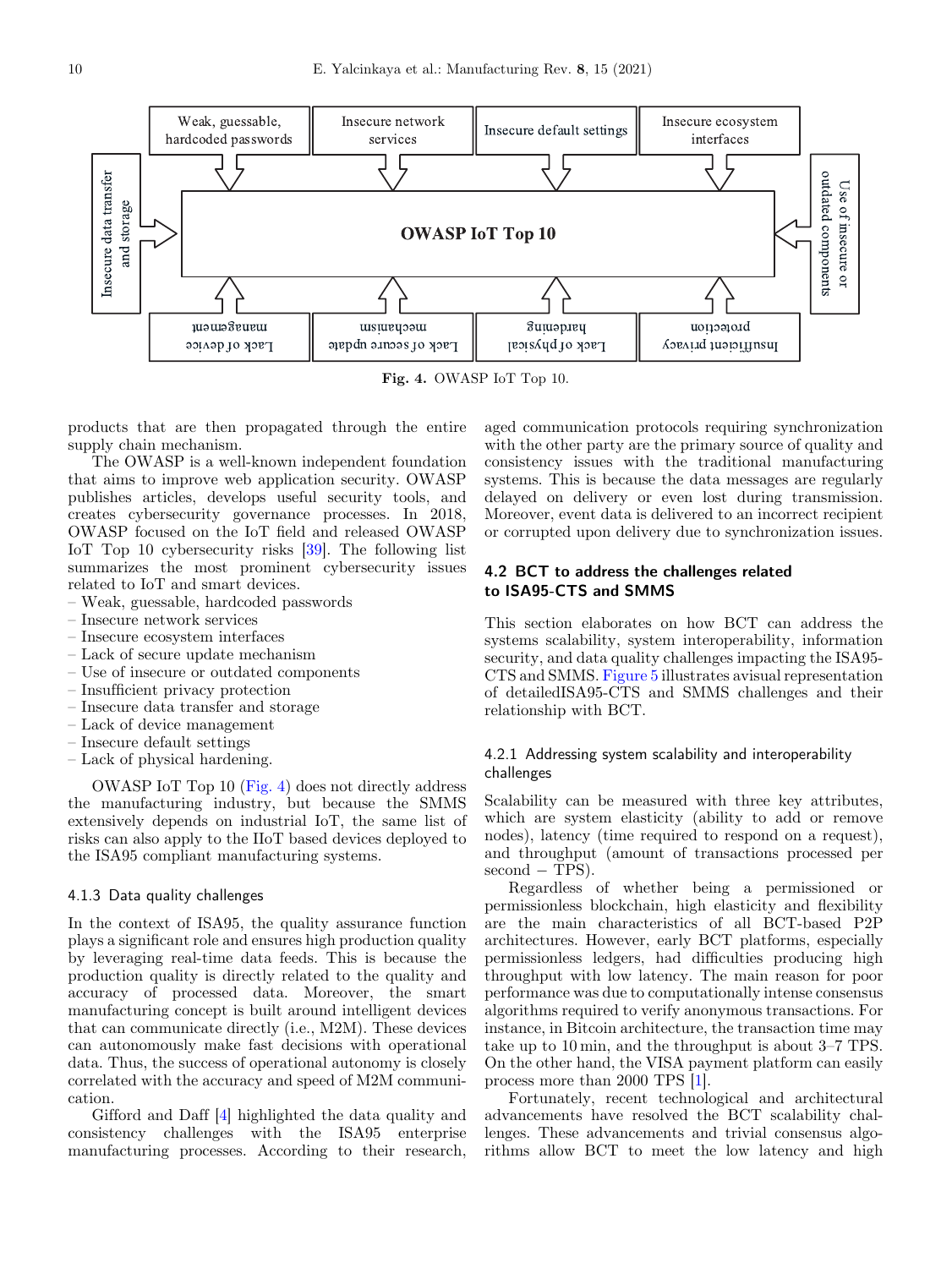<span id="page-10-0"></span>

Fig. 5. Detailed ISA95-CTS and SMMS challenges and their relationship with BCT.

throughput design requirements. In fact, there are many research articles with proof of concept (POC) implementations available in the literature. For instance, Isaja and Soldatos [\[40](#page-18-0)] established a simulation environment with industrial cyber-physical systems and compared two permissioned low latency and high throughput blockchain platforms Neo and Hyperledger Fabric. Their research concluded that the Neo blockchain platform could process up to 1000 TPS, and the Hyperledger Fabric platform can manage up to 1250 TPS.

Brett from SME (non-profit association supportingthe manufacturing industry) [\[41\]](#page-18-0) reported that Intel collaborated with the IBM Hyperledger community to build an extensive blockchain architecture known as "world wide ledger," which can process 1500 TPS.

Koens and Poll [[42\]](#page-18-0) classified interoperability into two main categories. These can be described in the BCT communication context as follows:

– Syntactic interoperability ensures that all communicating parties operate with the same data format and protocol. Syntactic interoperability applies to intraledger and inter-ledger data communication use cases. In terms of ISA95-CTS and SMMS, cyber-physical devices produce and consume a vast amount of information that can be converted to a standardized data format and stored on a ledger. Once committed, the information becomes universal data that can be accessed to meet the intra-ledger and inter-ledger data communication use cases. In this way, syntactic interoperability is guaranteed.

– Semantic interoperability ensures that all parties talking to each other have a common understanding of data's meaning. Smart contracts can undoubtedly fulfill the semantic interoperability requirements for the ISA95- CTS and SMMS. Because smart contracts execute autonomously and uniformly in a tamper-proof environment, they can ensure full semantic interoperability.

The smart contract logic is completely detached from the client and fully independent from application logic. They are vendor and supplier agnostic, thus fully supporting cross-platform interoperability. The smart contracts are deployed to a ledger through separate channels, and they have their own application lifecycle. The smart contracts can be developed in various programming languages and provide standardized APIs functioning cross platforms. The access to smart contracts also varies depending upon the business scenario. In other words, smart contracts can be entirely open for anonymous invocations on permissionless blockchain platforms (such as Ethereum [\[43](#page-18-0)]). In contrast,they can be restricted to only a subset of authenticated and privileged users on permissioned blockchain platforms (such as IBM Hyperledger Fabric [[44\]](#page-18-0)).

Once the syntactic and semantic interoperability requirements are met, a BCT-based manufacturing system becomes a universal data integration platform that can address system dependency and data interoperability challenges. In fact, there are several published articles in the literature proposing to address the legacy dependency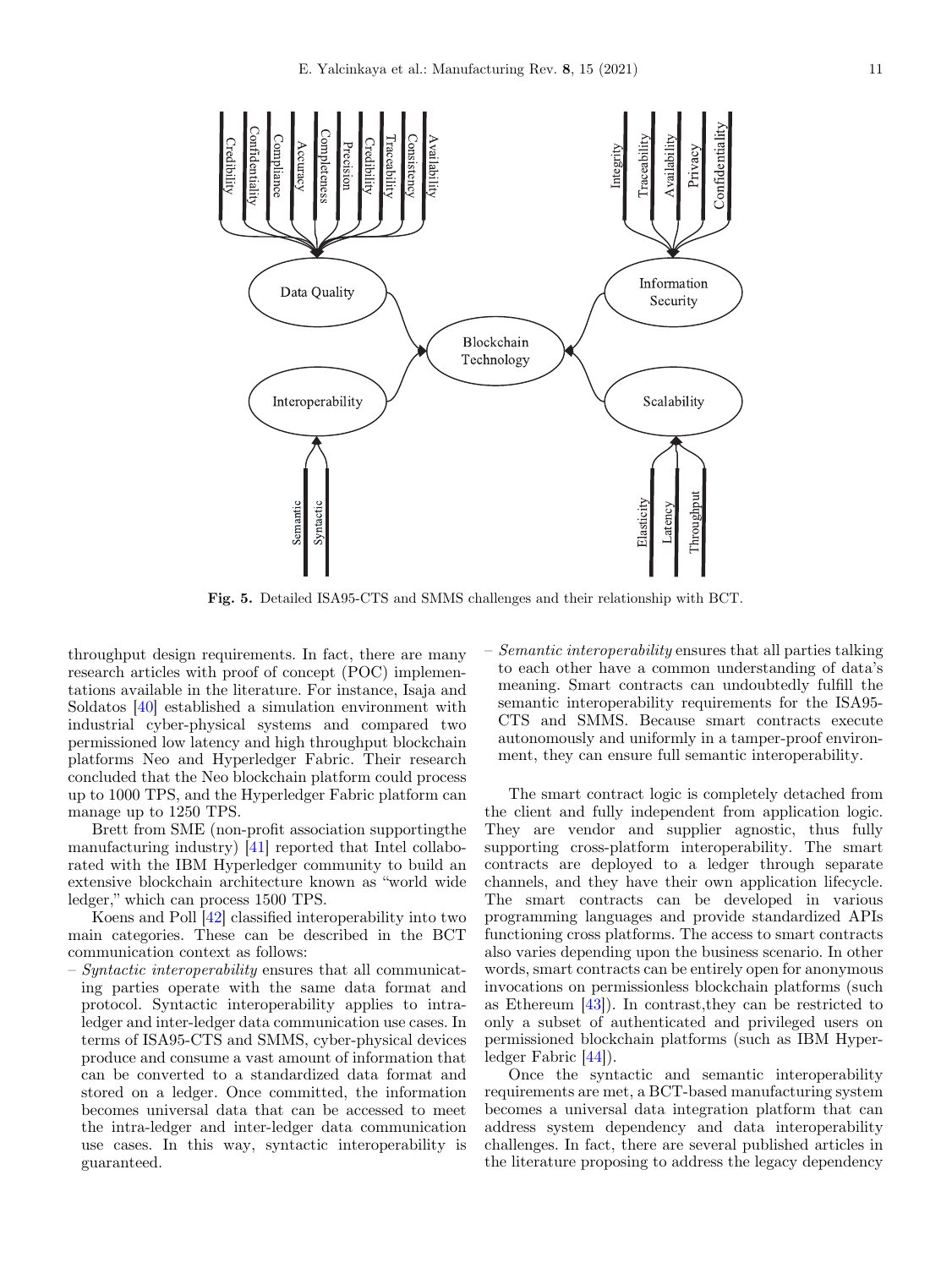and interoperability challenges for the healthcare systems through BCT-based ledgers [[42,45](#page-18-0)]. Randall et al. [\[45](#page-18-0)] identified significant interoperability issues and legacy dependences hampering the modernization of healthcare systems. They proposed to overcome the interoperability challenges in two stages. The first stage ensures data standardization through Medicaid Information Technology Architecture (MITA). The standardized data modelsunite the legacy and modern system architectures. Thereby, those systems can syntactically understand each other. The second interoperability layerconstitutes accessing and manipulating data residing on distributed ledgers through unified blockchain Application Programming Interfaces (API). In other words, even if the consumers are different, the interpretation of data is semantically unified.

The blockchain interoperability model elaborated by Randall et al. [\[45\]](#page-18-0) for the healthcare applications isin line withour proposition to converge the BCT to address the ISA95-CTS and SMMS interoperability challenges. Imposing the ISA95 data model complianceacross the enterprise ecosystem guarantees syntactic interoperability through data standardization. Likewise, smart contracts ensureimpartial blockchain data operations through unified API calls to ensure semantic interoperability.

## 4.2.2 Addressing information security challenges

As highlighted in previous sections, the manufacturing industry experiences significant challenges in preserving data confidentiality, privacy, integrity, as well as ensuring data traceability and availability.

The ISA95 standard concerns primarily the commercial companies for which trade secret protection is essential. Given this prerequisite, we have assumed that employing a publicly accessible (permissionless) blockchain model is not feasible. Hence, the following sections are formulated around this assumption.

#### 4.2.2.1 Data confidentiality and privacy

As per the above assumption, the permissioned blockchain model forms the first defense line for protecting data confidentiality and privacy.

The data can be in three states in the blockchain. These are data at rest, data in transit, and data during processing (in use). In order to provide full data confidentiality, the BCT should be able to facilitate security mechanisms to protect data in all states.

Communication line security addresses data confidentiality when data is in transit. The BCT communication usecases are node-to-node (M2M), node-to-ledger, ledger-toledger, ledger-to-interplanetary file system (IPFS), and ledger-to-external data sources (Oracles). TLS and Datagram Transport Layer Security (DTLS) protocols are de facto communication and network security protocols that encrypt data while being transported for TCP/IP (internet protocol) and User Datagram Protocol (UDP) packages. Data encryption protects data confidentiality in transit and minimizes the risk of man-in-the-middle attacks.

TLS is equipped with a wide range of cryptographic algorithms, such as forward secrecy, that can preserve the privacy and confidentiality of past data transmissions even if the future encryption keys are compromised.

Khan and Salah [[46\]](#page-18-0) investigated the security issues related to IoT devices. Their studies highlighted that authentication and secure communication issues are among the most common security challenges affecting the IoT domain for the TCP/IP and UDP communication protocols. Khan and Salah [\[46](#page-18-0)] proposed to mitigate the IoT communication vulnerabilities with a secure blockchain platform protecting the data transmission with TLS and DTLS tunnels.

The data at rest in the blockchain ecosystem can be in various forms, and it is scattered on multiple platforms and systems. Several options and strategies can be employed to protect the data at rest in the BCT ecosystem. Firstly, the data block contents constitute the primary source of blockchain data that is distributed across multiple nodes of the P2P network. In the case of ISA95 enterprise functions related use cases, individual data blocks can contain a wide range of data types, including operational data, transactional data, quality data, order data, etc. Depending upon confidentiality requirements, either the full block content can be encrypted, or a portion of an individual block where the sensitive information exists can be tokenized. Moreover, in the case of highly confidential information that is not allowed to be distributed through the ledger, a special, highly secure file share can protect the data, and file pointers can be circulated through the ledger.

Secondly, blockchain users make use of client-side storage options to store secrets. In Bitcoin terms, the clientside storage component that protects the user's private key is known as "digital wallets." There is no doubt that clientside secrets must be protected with robust encryption algorithms. In fact, the client-side data confidentiality at rest can even be taken to the next assurance level with hardware-based temper proof and encrypted storage options.

Thirdly, a smart contract is nothing but an implementation of business logic, and it can be deployed to the blockchain along with the rest of the data content. A smart contract can be either in stateless or stateful logic. Stateless smart contracts do not demand a storage space, but stateful smart contracts require a nonvolatile space where the execution state, access credentials, private keys, API keys, etc., can be stored. Besides, smart contract execution logic is usually no secret. In fact, in some cases, the source code is fully accessible to ensure business transparency. However, when stateful smart contracts process sensitive information, the state data at rest must be encrypted to ensure confidentiality.

Fourthly, ISA95-CTS and SMMS employ a wide range of cyber-physical systems and IIoT devices, which receive regular system, configuration, and firmware updates. In order to fulfill these operations securely, the confidentiality and integrity of the system maintenance and device administration data need to be assured throughout the entire process. Khemissa et al. (from Cloud Security Alliance) [[47](#page-18-0)] proposed to perform IIoT system maintenance and administrative operations over BCT and focused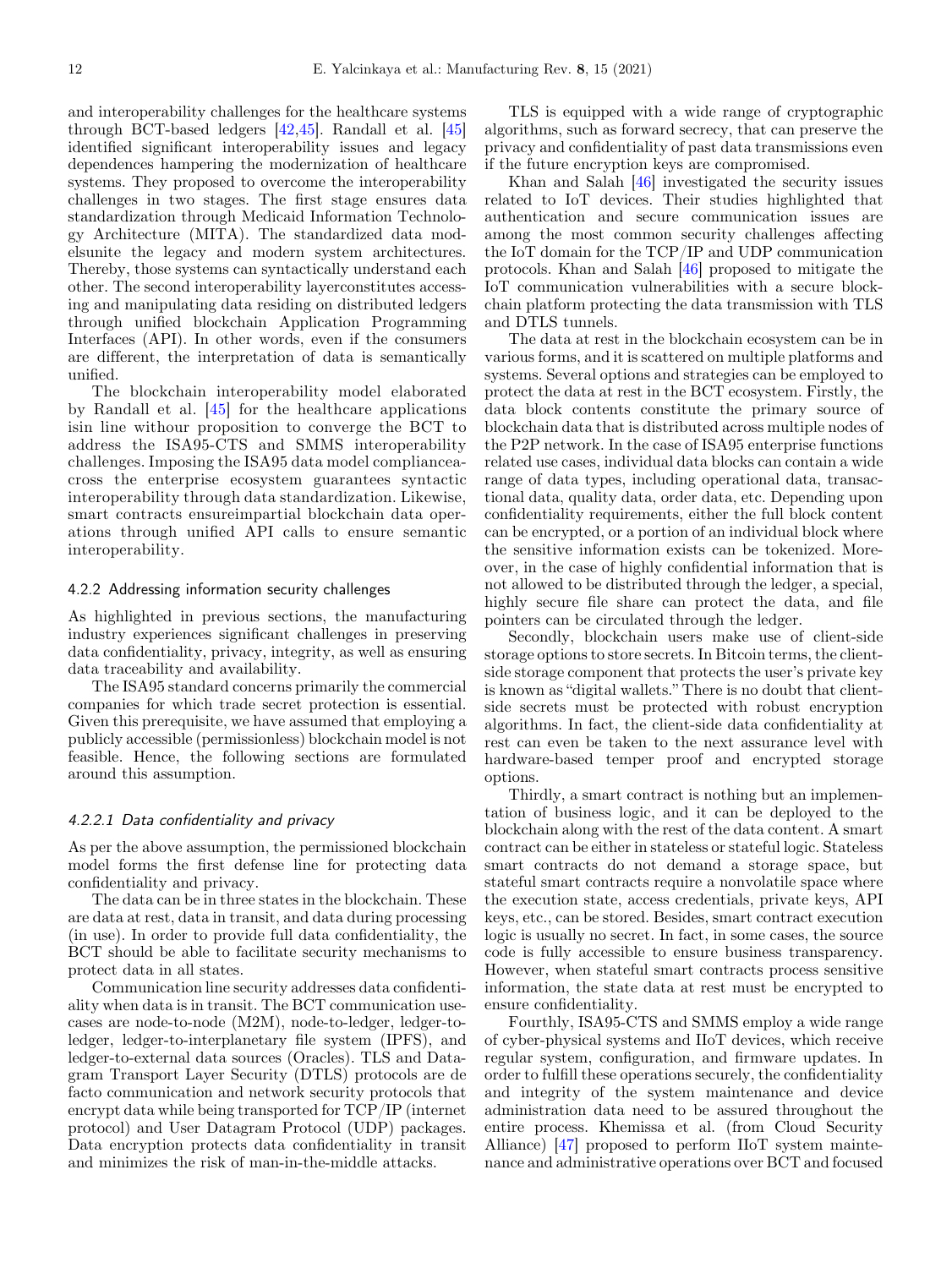explicitly on distributing encrypted firmware images and configuration files through blockchain. The proposed method ensures data confidentiality at rest and guarantees a high level of data integrity.

Besides the maintenance use cases, the immutable ledger platforms can also realize IIoT secure asset management and device monitoring use cases.

Fifthly, IPFS is a specialized network storage platform enabling the blockchain P2P network to share and host big data files that are not feasible to distribute over individual data blocks. The files shared over IPFS can be protected on two different levels. Firstly, IPFS filesystem encryption can safeguard the information on the physical hard drive. Secondly, each shared file must be individually encrypted with unique keys.

Lastly, on some occasions, smart contracts require information that does not exist on the blockchain. External data sources (i.e., oracles) are consulted in these cases. The data oracles can fetch data from various data sources such as databases, web services, APIs, and message queues. Because the external sources are highly versatile and mostly outside the blockchain data governance ecosystem, defining security requirements on data confidentiality is not reasonable and outside of this research scope.

The importance of confidentiality during data processing has become vital after the acknowledgment of a new breed of invasive hardware exploits such as row hammer attacks. These attacks aim to access the unprotected process data stored in computer memories where the sensitive data is conventionally unencrypted, thus vulnerable to malicious attacks. In terms of blockchain data and smart contracts, attackers can leak sensitive data in a small window when the data is being processed. Fortunately, recent innovations in cryptography can prevent information leaks when the data is in use. For instance, contrary to traditional encryption algorithms requiring data unencrypted, homomorphic encryption can process encrypted data. Therefore, the information is no longer vulnerable during the processing phase. Benhamouda et al. [\[48](#page-18-0)] proposed to combine homomorphic encryption techniques with BCT and demonstrated a POC implementation.

The confidentiality of data is as secure as the strength of the encryption algorithm. Thus, choosing the right encryption algorithm is a delicate task. Because quantum computing has gained significant momentum in recent years, researchers expect that some of the existing encryption algorithms, such as Rivest–Shamir–Adleman (RSA), will be compromised in the coming years. Therefore the BCT proposition empowering the ISA95-CTS and SMMS should employ quantum-resistant encryption algorithms (post-quantum algorithms) to protect the sensitive data [\[49](#page-18-0)].

Data privacy is another aspect of data confidentiality, which has become increasingly important since the GDPR came into force. The GDPR mainly concerns protecting personal information, also known as personally identifiable data (PII). Although there are several techniques to assure data privacy, the following are featured, among others.

– The pseudonymization technique de-identifies the PII with another unique identifier that is not sensitive. Data encryption, mapping tables, and masking are the most

common de-identification methods that are reversible and allow statistical data analysis. Moreover, pseudonymization enables us to reverse the process and reidentify the initial PII value. Reidentification can be possible with the help of reverse mapping tables, data decryption, etc.

The *anonymization* technique also de-identifies the PII with another unique identifier that is not sensitive. However, the process is entirely irreversible with randomly assigned values, and in most cases, the de-identified data is not useful for statistical data analysis.

Privacy is a significant challenge with distributed ledger and P2P network architectures where the data is inherently scattered on multiple nodes. However, several BCT solutions meet privacy requirements. For instance, IBM Hyperledger Fabric, a permissioned blockchain platform, ensures data privacy with three techniques [\[50](#page-18-0)]. Firstly, Hyperledger can establish multiple virtual blockchains on top of the actual physical ledger. The virtual blockchains are formally named channels, and access to the channels can be restricted as required. Secondly, Hyperledger can tokenize PII information with a hash pointer and store the sensitive information in a separate secure database. The hash pointer represents the primary key for the data record and is used to query the actual database. This privacy-preserving method is beneficial, specifically when legal or regulatory requirements entail storing the data in a specific location or region only. Lastly, Hyperledger offers zero-knowledge proof techniques to verify the identities without knowing sensitive information [\[50\]](#page-18-0).

GDPR assures that individuals could ask to be forgotten when certain conditions are met. In other words, organizations should have technical capabilities and mechanisms to remove personal information from their IT systems upon valid erasure requests. This requirement is fundamentally against the immutability and traceability (full history) characteristics of BCT. However, a few compensating methods are available in the literature to fulfill data removal requirements from the blockchain. One approach is encryption, in which personal data is encrypted. In the case of data erasure requests, wiping the encryption key is sufficient to void the ledger's data [\[49](#page-18-0)]. Another advantage of this methodology is that personal data is abolished once for all sub-systems.

Data privacy is and will be a hot topic for legacy and future systems. Although traditional BCT solutions are infamous for preserving privacy, especially concerning permissionless ledgers, BCT can be leveraged to address the IIoT, ISA95, and smart manufacturing privacy challenges with state-of-the-art data management approaches and encryption algorithms.

## 4.2.2.2 Data integrity, traceability, and availability

An immutable and tamper-proof block structure guarantees data integrity in BCT [\[49](#page-18-0)]. Data immutability is ensured by chaining individual blocks to the neighboring blocks with consecutive hashing. Likewise, transaction owners sign transactions with their private keys. Digital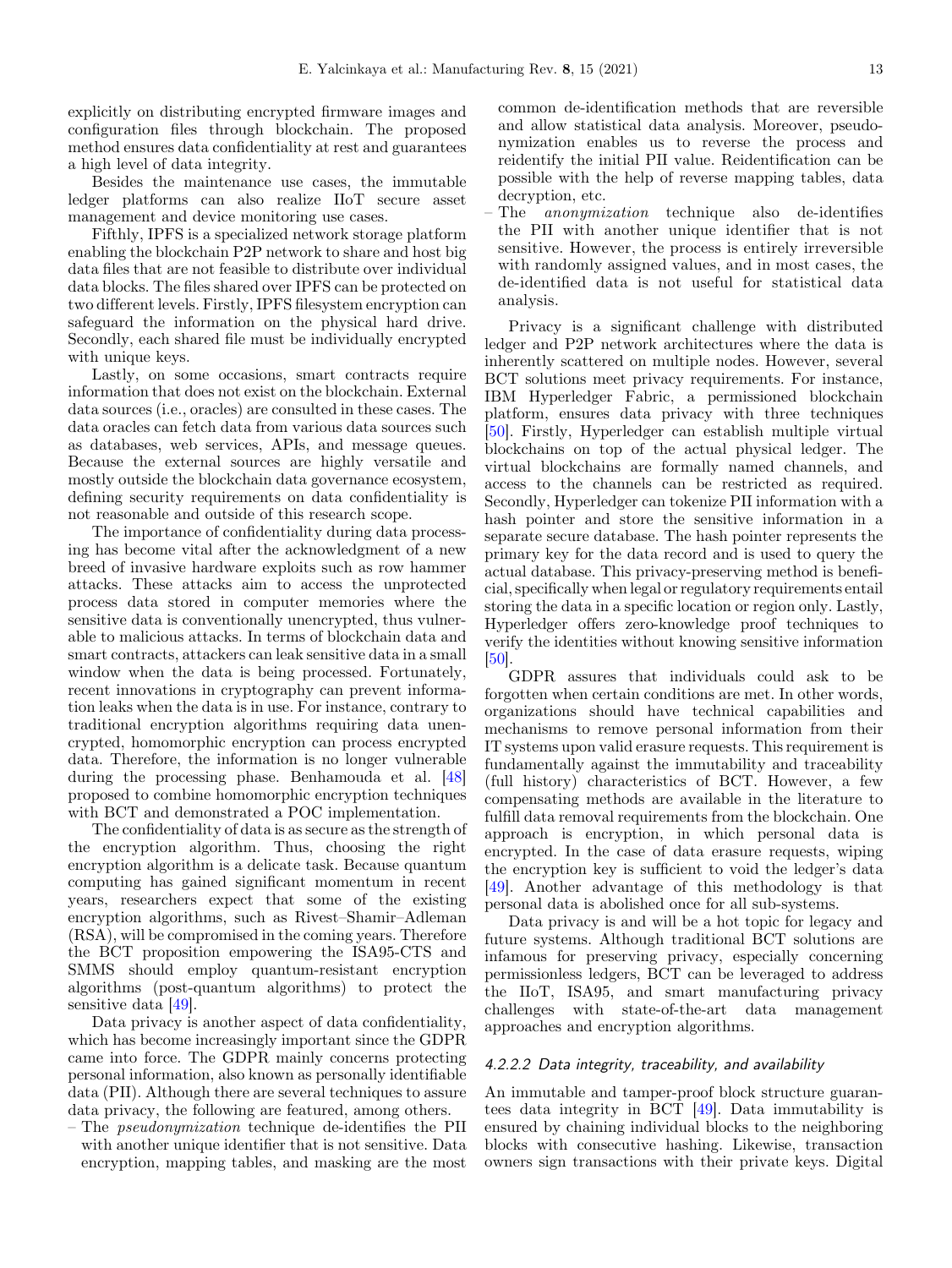| <b>Table 4.</b> OWASP IoT Top 10 vs BCT security controls. |
|------------------------------------------------------------|
|------------------------------------------------------------|

| OWASP IoT Top 10                                            | BCT cybersecurity capability                                                                                                                     |
|-------------------------------------------------------------|--------------------------------------------------------------------------------------------------------------------------------------------------|
| Weak, guessable, hardcoded passwords                        | N/A                                                                                                                                              |
| Insecure network services and insecure ecosystem interfaces | Built-in and forced communication line security over<br>TLS, authorization with permissioned blockchains,<br>and robust data encryption services |
| Lack of secure update mechanism                             | Encrypted firmware and configuration file update<br>capability                                                                                   |
| Use of insecure or outdated components                      | N/A                                                                                                                                              |
| Insufficient privacy protection                             | Permissioned virtual blockchains structure, data<br>pseudonymization techniques, and zero-knowledge<br>proof techniques                          |
| Insecure data transfer and storage                          | Authorization with permissioned blockchains, data<br>encryption at rest, in transit, and use                                                     |
| Lack of device management                                   | BCT empowered device management capabilities                                                                                                     |
| Insecure default settings                                   | N/A                                                                                                                                              |
| Lack of physical hardening                                  | N/A                                                                                                                                              |

signatures provide non-repudiation and contribute to establishing the tamper-proof platform.

The property of traceability in cybersecurity assures that the full chronological history of all events relevant to any given object exists and accessible when needed. In other words, it is possible to verify who has done what on when. In terms of BCT, every transaction is signed and timestamped when added to the ledger. Because BCT guarantees the chain's state, adding or removing illegal content is impossible. Therefore, all transactional data is transparently traceable and consistently logged since the beginning of the blockchain establishment. In other words, the full chronological history is preserved by design.

The exceptional data integrity and traceability qualities make the BCT-based data preservation and management platforms suitable for a wide range of industries such as healthcare, finance, and manufacturing [[42,49\]](#page-18-0).

As highlighted in previous sections, the manufacturing industry has been increasingly the victim of ransomware attacks. There are many techniques to detect and prevent ransomware attacks. Walker from the Fintech Times newsletter [[51\]](#page-18-0) proposed a novel approach to harness blockchain's tamper-proof nature to mitigate the ransomware attacks. The integrity of each block is dependent on previous blocks in BCT. Given this property, ransomware cannot encrypt and alter the block content without corrupting the chain structure, which is a significant improvement to prevent ransomware attacks.

DDoS attacks are among the most exploited technique to attack the availability of internet-facing applications for manufacturing organizations. The success of the DDoS attack is closely related to whether the business service is centralized or distributed. In fact, many DDoS prevention techniques rely on distributing the load among several nodes to ensure high availability. There is no single point of failure in terms of BCT infrastructure, which is highly distributed among all nodes. Because there is no central authority (single point of failure) in BCT, performing a successful DDoS attack against all nodes is unlikely.

Famous BCT infrastructure, Bitcoin, has managed to endure various cyber-attacks, including DDoS, since it has been operational [\[49](#page-18-0)].

Several researchers studied the BCT in the DDoS context. Javaid et al. [\[52](#page-18-0)] focused on IoT devices and proposed a BCT-centric DDoS prevention framework. The Ethereumblockchain [[43\]](#page-18-0) based POC implementation proved that the BCT could successfully mitigate DDoS attacks using a particular smart contract attribute dubbed "gas." This attribute ensures non-starvation of resources as well as prevents rouge IoT devices from exploiting the BCT network. Shafi and Basit [[49\]](#page-18-0) explored BCT capabilities for botnet-based DDoS attacks. The researchers constructed a POC BCT network over a software-defined network (SDN) that enforces network flow rules among different controllers through a ledger. The configurable network rules helpto defeat DDoS attacks by dynamicallyadjusting network rules and containing the malicious nodes.

## 4.2.2.3 OWASP IoT top10

Given the above-highlighted characteristics and strengths of BCT, we can conclude that the majority of the cybersecurity risk and issues identified by OWASP can be addressed by adopting blockchains for IoT-based use cases [\[39](#page-18-0)].

OWASP IoT top 10 concerns ISA95-CTS and SMMS because the manufacturing companies have started to enrich the conventional production systems with smarter cyber-physical devices such as industrial IoT. Table 4 below clarifies how different BCT cybersecurity capabilities can address the common IoT challenges.

#### 4.2.3 Addressing data quality challenges

ISO25012 [\[53](#page-18-0)] standard defines 15 data characteristics to measure data quality. In our research, we have identified that nine of them apply to the ISA95 standard. The specified data characteristics are essential to benchmark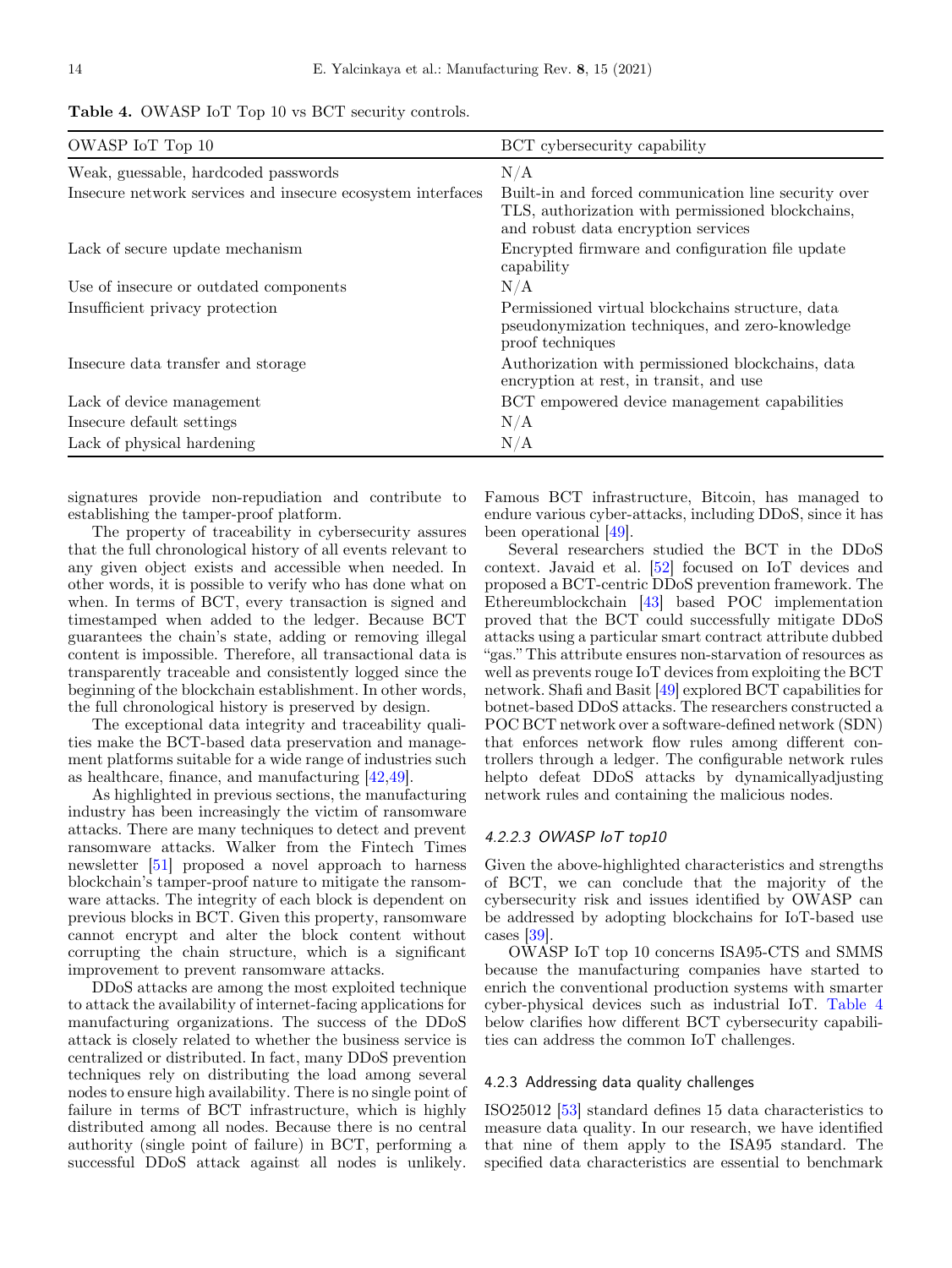<span id="page-14-0"></span>quality requirements. Therefore, at first, the formal definitions of chosen data quality characteristics are provided as follows [[53\]](#page-18-0):

- $-$  Accuracy: The degree to which data has attributes that correctly represent the true value of the intended attribute of a concept or event in a specific context of use.
- Completeness: The degree to which subject data associated with an entity has values for all expected attributes and related entity instances in a specific context of use.
- Consistency: The degree to which data has attributes that are free from contradiction and are coherent with other data in a specific context of use. It can be either or both among data regarding one entity and across similar data for comparable entities.
- Credibility: The degree to which data has attributes that are regarded as true and believable by users in a specific context of use. Credibility includes the concept of authenticity (the truthfulness of origins, attributions, commitments).
- Compliance: The degree to which data has attributes that adhere to standards, conventions or regulations in force and similar rules relating to data quality in a specific context of use.
- $\sim$  Confidentiality: The degree to which data has attributes that ensure that it is only accessible and interpretable by authorized users in a specific context of use. Confidentiality is an aspect of information security (together with availability, integrity).
- Precision: The degree to which data has attributes that are exact or that provide discrimination in a specific context of use.
- Traceability: The degree to which data has attributes that provide an audit trail of access to the data and of any changes made to the data in a specific context of use.
- $-A\text{validability}$ : The degree to which data has attributes that enable it to be retrieved by authorized users and/or applications in a specific context of use.

In terms of data completeness and compliance, the ISA95 standard defines standardized data structures and data templates that can be leveraged across and outside the corporate boundaries. Furthermore, smart contracts in BCT can implement the ISA95 data templates to guarantee the data completeness and compliance properties automatically. Therefore, whenever the data is rendered over the smart contract-based data templates, adherence to the standards is fostered.

BCT has no direct benefit in improving the data accuracy and precision on the shop floor because the ledgers strongly depend on external sources [[54\]](#page-18-0). However, blockchains can preserve and manage data withhigh precision and accuracy. In fact, BCT has been recommended to maintain high data precision in the medical industry [\[55](#page-18-0)].

In the previous sections of this research paper, we have elaborated on how BCT can improve data credibility (i.e., non-repudiation and authenticity), confidentiality, traceability, and availability of ISA95-CTS and SMMS. Besides, BCT with robust consensus algorithms and multilayer hashing capabilities always guarantees that the data is in a stable and consistent state. Moreover, the reliability concerns related to aging synchronous communication protocols are resolved with BCT, which practices asynchronous communication.

## 4.3 Overview of converging BCT to address ISA95-CTS and SMMS challenges

[Table 5](#page-15-0) conveys the high-level overview of the proposed model by listinga point-to-point summary of ISA95-CTS and SMMS challenges, corresponding BCT capabilities for remediation, and examples from the literature.

## 5 Discussions

This section discusses several critical aspects of the proposed modelto converge BCT to address theISA95- CTS and SMMS challenges.

#### 5.1 The outlook of BCT in the manufacturing industry

BCT is a disruptive technology and has been a hot topic for many researchers who have been studying in a vast range of application domains. Being a highly researched topic with many unique capabilities, BCT has the potential to shape the future of industry 4.0, smart manufacturing, and cyberphysical systems.

Although offeringunique features and capabilities, the adaptation and acceptance rate for BCTin the manufacturing industry are still not on the desired level. Despite being in 2nd place after financial services for blockchain transformation progress, industrial products and manufacturing industries operating on global markets are still cautiousabout establishinglarge-scale BCT solutions [\[56](#page-19-0)]. Regulatory uncertainty and lack of user trust have been identified as the primary barriers against blockchain adoption in respective industries [\[56](#page-19-0)].

BCT is a new technology that is still under constant development. New features and capabilities are added continuously to the BCT knowledge base. According to Gartner [[57\]](#page-19-0), most BCT capabilities would require 5–10 years of development to reach the plateau of productivity. Gartner also highlights that the majority of the BCT projects couldn't pass the experimental stage. Despite the vast potential, BCT can still notrevolutionize large organizations' digitalization journey [\[57\]](#page-19-0).

Besides the maturity-related challenges, BCT is also pretty new to the manufacturing industry.Thereby, the enterprise penetration rate and the number of applicable business scenarios are relatively limited. However, with the realization of featured business scenarios, BCT will accelerate the transformation of the conventional manufacturing supply chain and contract management practices to support new business models. Furthermore, BCT has the potential to address the modern and traditional manufacturing industry challenges insystems scalability, interoperability, information security, and data quality areas. By gradually addressing these challenges to ensure smooth cooperation of both legacy and modern systems, BCT will act as a catalyst to accelerate the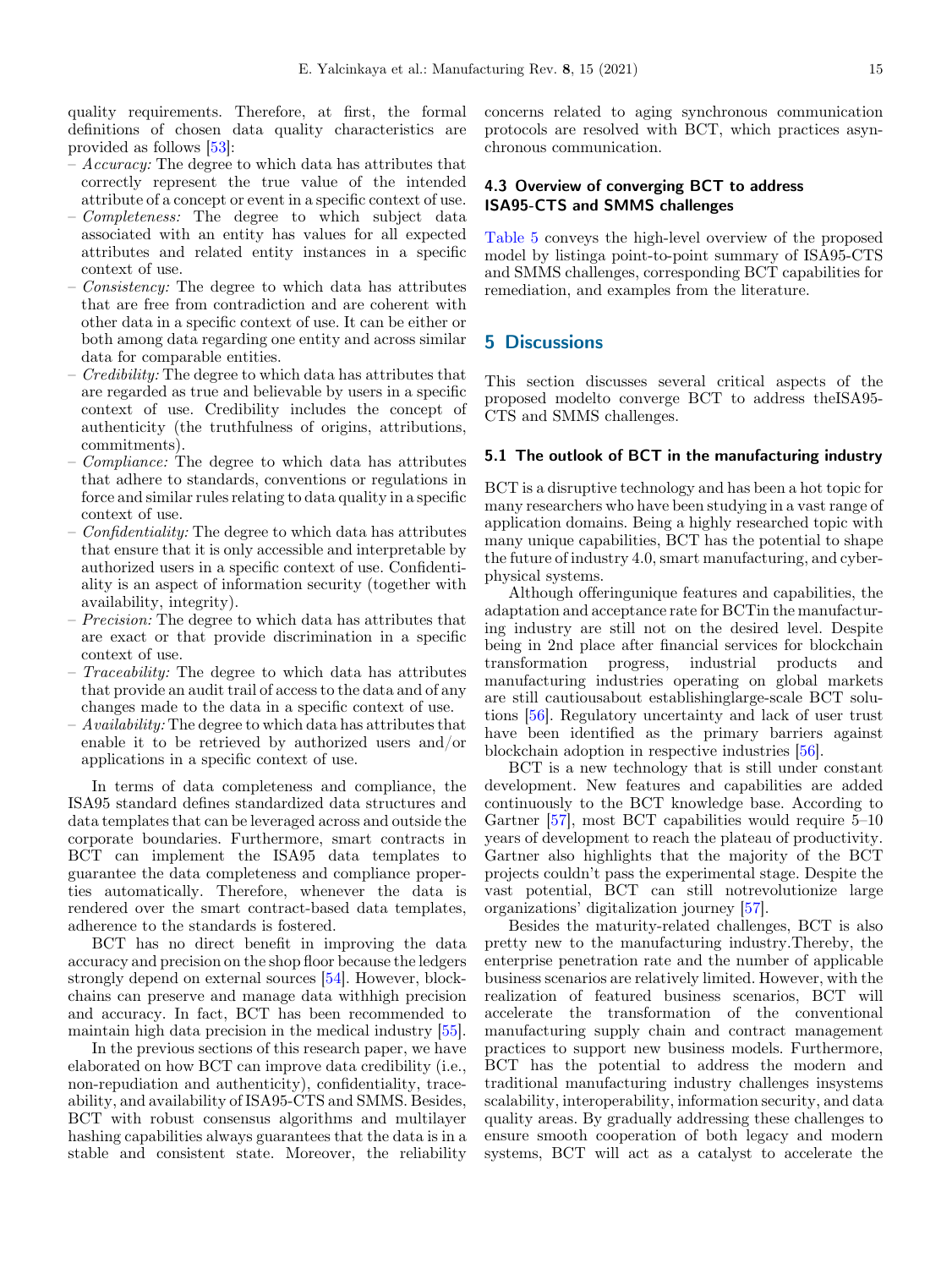| ISA95-CTS<br>SMMS challenge | BCT capability                                                                                                                                                                                                                                                                                                                                                                                                                  | Example from literature                                                                                                                                                                                                          |  |  |  |
|-----------------------------|---------------------------------------------------------------------------------------------------------------------------------------------------------------------------------------------------------------------------------------------------------------------------------------------------------------------------------------------------------------------------------------------------------------------------------|----------------------------------------------------------------------------------------------------------------------------------------------------------------------------------------------------------------------------------|--|--|--|
| System scalability          | 1. Trivial consensus protocols<br>2. Elastic P2P architecture                                                                                                                                                                                                                                                                                                                                                                   | Intel's Hyperledger based worldwide<br>ledger can process up to $1500$ TPS $[41]$                                                                                                                                                |  |  |  |
| Interoperability            | 1. Syntactic interoperability with universal data<br>through blockchain<br>2. Semantic interoperability with smart contracts                                                                                                                                                                                                                                                                                                    | Healthcare system legacy dependency<br>and interoperability challenges can be<br>addressed with BCT $[42]$                                                                                                                       |  |  |  |
|                             | Data confidentiality                                                                                                                                                                                                                                                                                                                                                                                                            |                                                                                                                                                                                                                                  |  |  |  |
|                             | Data in transit<br>Transport layer encryption with TLS and DTLS                                                                                                                                                                                                                                                                                                                                                                 | BCT can protect IoT data transmission<br>channels with TLS and DTLS tunnels<br>$\left[46\right]$                                                                                                                                 |  |  |  |
|                             | Data at rest<br>1. Data block content: Full block encryption, partial<br>data tokenization, and highly secure file share<br>2. Client-side storage: Robust encryption<br>algorithms, hardware-based temper proof, and<br>encrypted storage options<br>3. Smart contract: Sensitive state data encryption<br>4. IPFS: Filesystem encryption and individually<br>encrypted files                                                  | Encrypted firmware image and<br>configuration files for IIoT system<br>maintenance and administrative<br>operations can be distributed through<br>blockchain $[47]$                                                              |  |  |  |
|                             | Data in use<br>Homomorphic encryption techniques                                                                                                                                                                                                                                                                                                                                                                                | Homomorphic encryption techniques can<br>be applied to BCT $[48]$                                                                                                                                                                |  |  |  |
|                             | Privacy                                                                                                                                                                                                                                                                                                                                                                                                                         |                                                                                                                                                                                                                                  |  |  |  |
| Information<br>security     | 1. Pseudonymization techniques with reversible<br>de-identification<br>2. Anonymization techniques with irreversible<br>de-identification                                                                                                                                                                                                                                                                                       | IBM Hyperledger Fabric with virtual<br>blockchains as channels, PII<br>tokenization, and zero-knowledge proof<br>techniques $[50]$                                                                                               |  |  |  |
|                             | Integrity                                                                                                                                                                                                                                                                                                                                                                                                                       |                                                                                                                                                                                                                                  |  |  |  |
|                             | 1. Tamper-proof block structure<br>2. Chained consecutive hashing<br>3. Transaction signing, ensuring non-repudiation.<br>Availability                                                                                                                                                                                                                                                                                          | BCT based data protection platform to<br>prevent ransomware attacks [51]                                                                                                                                                         |  |  |  |
|                             | 1. No single point of failure<br>2. Highly distributed infrastructure                                                                                                                                                                                                                                                                                                                                                           | Bitcoin infrastructure managed to<br>endure various cyber-attacks, including<br>$DDoS$ [49]                                                                                                                                      |  |  |  |
|                             | Traceability                                                                                                                                                                                                                                                                                                                                                                                                                    |                                                                                                                                                                                                                                  |  |  |  |
|                             | 1. Every transaction is signed<br>2. BCT preserves the ledger state and consistency                                                                                                                                                                                                                                                                                                                                             | BCT based data preservation and<br>management platforms in healthcare,<br>finance, smart manufacturing industries<br>[42, 49]                                                                                                    |  |  |  |
| Data quality                | 1. Data completeness and compliance: Smart<br>contract implementation of ISA95 data templates<br>2. Precision and accuracy: High precision and<br>accuracy ensured with BCT<br>3. Stability and consistency: Guaranteed with<br>robust consensus algorithms and multilayer hashing<br>capabilities<br>4. Reliability: Asynchronous communication<br>protocols eliminate reliability issues with legacy<br>manufacturing systems | 9 out of 15 data quality characteristics<br>defined by the ISO $25012$ [53] standard<br>are relevant. in the medical industry,<br>BCT is a recommended technology for<br>the medical industry requiring high<br>precision $ 55 $ |  |  |  |

<span id="page-15-0"></span>Table 5. A point to point summary of ISA95-CTS SMMS challenges, corresponding BCT capabilities for remediation, and examples from the literature.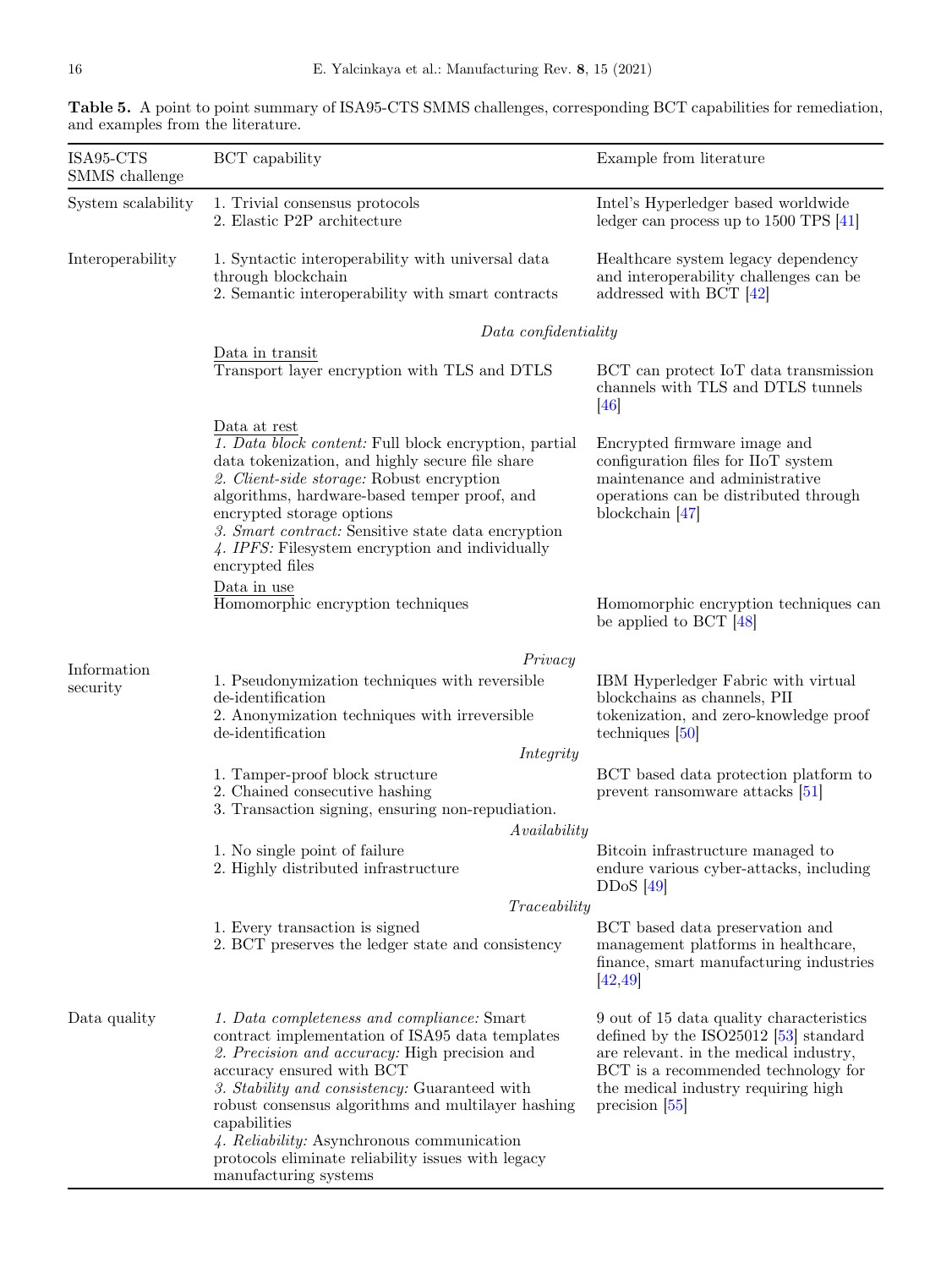<span id="page-16-0"></span>industry 4.0 revaluation. Furthermore, BCT will also play a key role in fulfilling end-to-endprocess automation, which will loweroperational costs, reduce industrial waste, eliminate human errors, and increase efficiency in the manufacturing industry.

Gartner [\[57\]](#page-19-0) envisions that BCT will be more interoperable and gain additional capabilities such as smart contract portability and cross-chain operability by 2023. Furthermore, blockchain managed services, a cornerstone for technology transformation, will be available for consumption in a few years. With the additional capabilities and services, BCT's enterprise penetration rate to the manufacturing industry will gain momentum. Eventually, once the plateau of productivity is reached, BCT will foster innovation and caterthe foundation for adaptation of new technologies (AI, ML, IIoT, etc.) to the manufacturing industry.

#### 5.2 The weaknesses of the proposed model

The weakness of the proposition for ISA95-CTS and SMMS mainly relates to BCT. The limitations can be categorized in the following areas:

- Information security: Malicious actors targeting BCT can exploit the following elements.
	- Private keys: The secrecy of private keys has always been crucial in ensuring data confidentiality. Thereby, IT applications protect these keys in tamper-proof environments. In BCT terminology, digital wallets represent tamper-proof environments. Song et al. [\[58](#page-19-0)] highlighted that vulnerable and improperly managed digital soft-wallets constitute a significant attack vector against blockchain users.TheISA95-CTS and SMMS actors producing and consuming data through a distributed ledger are identified with private keys. The majority of manufacturing devices, including IoT and IIoT, are notorious for low processing power and scarce resources. Given these challenges and infrastructure complexity, insufficiently protected private keys would become a remarkable attack surface to compromise a blockchain-based ISA95-CTS and SMMS.
	- $\circ$  *Blockchain:* Song et al. [[58\]](#page-19-0) described three malicious activities that could be classified under this category. Sybil and 51% attacks refer to scenarios where malicious actors produce or acquire multiple nodes intending to impact the blockchain stability and integrity. Eyal and Sirer [\[59](#page-19-0)] proved a more comprehensive but less resource-intensive attack, selfish mining, which allows a malicious actor to control a blockchain infrastructure by influencing less than 25% of all nodes. Song et al. [\[58](#page-19-0)] also highlighted the importance of network routing for BCT. A malicious actor targeting the blockchain network routing infrastructure would disrupt the internal consistency and integrity. Nodes that are not synchronized accordingly would start throwing time-outs and cause consistency failures across the blockchain ecosystem. The permissioned blockchain deployment models offer the best match for the ISA95-CTS and SMMS ecosystem. Despite increasing the system's security by restricting access to unauthenticated users, permis-

sioned models are more sensitive to Sybil and selfish mining attacks. This is because the number of nodes required to affect the ledger's consistency is substantially fewer than the permissionless equivalents. The same drawback also applies to the network-based blockchain routing attacks, such that influencing the global internet is way more challenging than acquiring a permissioned small-scale network.

- Smart contracts: Praitheeshan et al. [\[60](#page-19-0)] surveyed smart contract vulnerabilities affecting the Etherium blockchain platform. Because smart contracts are simply a piece of code running on ledgers, prominent application security issues such as buffer overflow, race condition, improper file access, coding complexity, and bugs make smart contracts vulnerable to a whole range of attacks.Aside from business use cases, this research proposes to harness the smart contracts to address the ISA95-CTS and SMMS semantic interoperability and data quality challenges. In other words, smart contracts play a significant role in empowering ISA95-CTS and SMMS with BCT. Thereby, all present and future vulnerabilities exploiting the smart contract concept will eventually threaten the proposed model.
- Total cost of ownership: Adaptation of new technology has always been painful and costly. BCT is no exception to this. Alladi et al. [\[14](#page-17-0)] reviewed blockchain applications for Industry 4.0 and IoT in a broad range of business domains. They reported higher costs on enabling IoT for blockchain in the agriculture industry and increased integration costs affecting the supply chain industry. Furthermore, the e-commerce and retail industry's minor companies refrain from adopting BCT because of soaring investment and maintenance costs. Therefore, the proposed BCT-based model would be expected to increase the total cost of ownership for the ISA95-CTS and SMMS ecosystem.
- Efficiency and resource constraints: ISA95-CTS and SMMS ecosystem comprises a broad range of systems such as cyber-physical systems and IIoT with low computational and storage capabilities. However, the BCT is notorious for its high computational and storage demands. These challenges obstructing BCT adaptation in the IoT context are also identified by Dai et al. [\[12](#page-17-0)].
- Big data analysis difficulties: Data science is a trending topic in all business domains and industries. A crucial aspect of data science is the data analysis process, which relates to a massive volume of information. The analysis outcomes are then consumed to deduct business processes improvement models. However, with limited processing power and storage capacity, most of the IIoT devices comprising the ISA95-CTS and SMMS ecosystem are not suitable to support big data analysis. Furthermore, despite mitigating the confidentiality and privacy issues with the modern and legacy manufacturing systems, pseudonymized and encrypted ledger content hampers big data analysis in BCT [\[12](#page-17-0)].

#### 5.3 Future research areas

This research is constructed around the information collected from the literature. Therefore, the discussion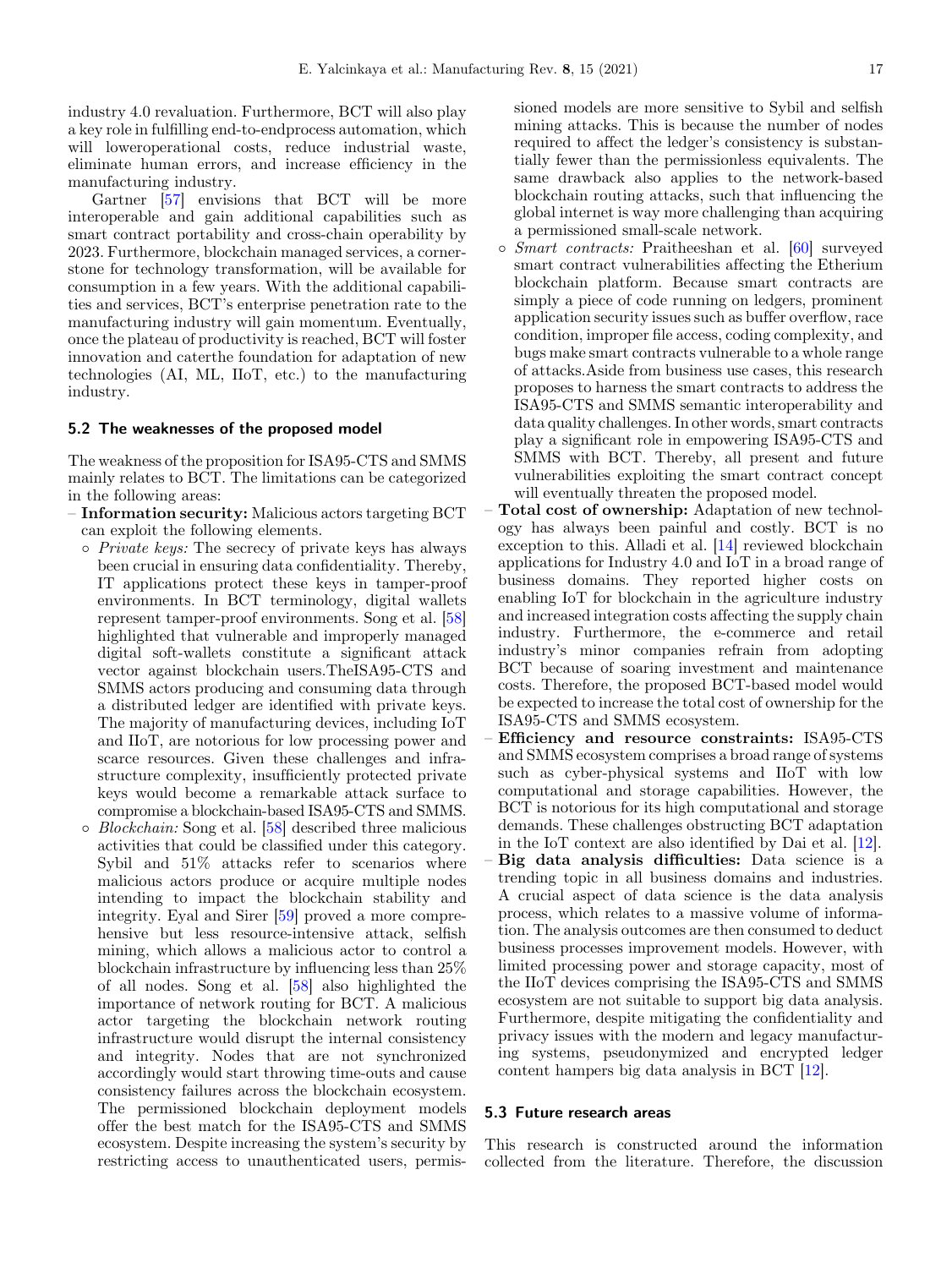<span id="page-17-0"></span>scope mainly concerns the theoretical aspects of ISA95- CTS and SMMS challenges. A follow-up study may explore the practical challenges affecting ISA95-CTS and SMMS with case studies.

Although blockchain is a crucial technology to overcome the predominant issues affecting ISA95-CTS and SMMS, our literature survey could not lead to a system blueprint to guide solution architects to build a blockchainbased solution in the ISA95-CTS and SMMS context. Therefore, a complementary research activity may develop a system reference architecture and describe the system components in depth.

Moreover, another research effort can focus on the proposed model's practical applications and scientifically justify the correctness of converging BCT to ISA95-CTS and SMMS with quantitative results.

This paper characterizes interoperability by technical means from the system-to-system communication standpoint. Thus, business aspects, such as stakeholder interoperability and management, are excluded from the research context. A proceeding article may broaden the research scope by exploring the business aspects of converging BCT to industry 4.0 applications.

## 6 Conclusion

The technological advancements in the manufacturing industry deeply impacted ISA95-CTS and SMMS. This research paper has identified that systems scalability, interoperability, information security, and data quality domains are the most impacted and challenged areas in this respect.

BCT is an emerging technology coming up with several advanced features that can address the manufacturing challenges. Smart contracts enforcing syntactic and semantic operability requirements can be the solution for interoperability challenges. Likewise, high-performing permissioned blockchain solutions with high throughput and low latency features can address the interoperability challenges.

On the information security front, transport layer security can protect the data in transit, and robust quantum-resistant encryption algorithms can ensure high confidentiality when data is at rest. Likewise, homomorphic encryption techniques can be employed to secure the data when in use. Moreover, permissioned virtual blockchains with data pseudonymization and anonymization methods coupled with zero-knowledge identity proving practices preserve data privacy. Besides, a tamper-proof and immutable block structure ensures data integrity. Moreover, the timestamped chronological history of all events provides full data traceability. Furthermore, the distributed blockchain architecture eliminates any single point of failure. Thereby, BCT-based platforms are highly available.

Finally, BCT can provide a sufficient level of assurance to meet the selected ISO25012 data quality requirements, which, in return, address the data quality challenges with ISA95-CTS and SMMS. [Table 5](#page-15-0) under Sub[-Section 5.3](#page-16-0) summarizes the proposed model to converge BCT to address theISA95-CTS and SMMS challenges.

## References

- 1. A. Vatankhah Barenji, Z. Li, W.M. Wang, G.Q. Huang, D.A. Guerra-Zubiaga, Blockchain-based ubiquitous manufacturing: a secure and reliable cyber-physical system, Int. J. Prod. Res. (2020)
- 2. A. Zeid, S. Sundaram, M. Moghaddam, S. Kamarthi, T. Marion, Interoperability in smart manufacturing: research challenges, Machines 7 (2019) 1–17
- 3. N. Tuptuk, S. Hailes, Security of smart manufacturing systems, J. Manuf. Syst 47 (2018) 93–106
- 4. C. Gifford, D. Daff, ISA-95 evolves to support smart manufacturing and IIoT, New challenges and opportunities for manufacturing technologies and standards across industries, ISA, 2018. [https://www.isa.org/intech-plus/2018/feb/](https://www.isa.org/intech-plus/2018/feb/isa-95-evolves-to-support-smart-manufacturing-and-iiot/) [isa-95-evolves-to-support-smart-manufacturing-and-iiot/](https://www.isa.org/intech-plus/2018/feb/isa-95-evolves-to-support-smart-manufacturing-and-iiot/) (accessed April 28, 2021)
- 5. K. Wust, A. Gervais, Do you need a blockchain?, Proceedings 2018 Crypto Valley Conference on Blockchain Technology, CVCBT 2018, pp. 45–54, 2018
- 6. J. Lee, M. Azamfar, J. Singh, A blockchain enabled cyberphysical system architecture for Industry 4.0 manufacturing systems, Manuf. Lett. 20 (2019) 34–39
- 7. Q. Wang, X. Zhu, Y. Ni, L. Gu, H. Zhu, Blockchain for the IoT and industrial IoT: a review, Internet of Things 10 (2020) 100081
- 8. J.M. Müller, K.I. Voigt, The impact of Industry 4.0 on supply  $chains in engineer-to-order industries - an exploratory case$ study, IFAC-Papers OnLine (2018) 122–127
- 9. A. Panarello, N. Tapas, G. Merlino, F. Longo, A. Puliafito, Blockchain and iot integration: a systematic survey, Sensors (Switzerland) 18 (2018). doi: [10.3390/s18082575](https://doi.org/10.3390/s18082575.)
- 10. N. Mohamed, J. Al-Jaroodi, Applying blockchain in industry 4.0 applications, In: 2019 IEEE 9th Annual Computing and Communication Workshop and Conference, CCWC 2019, pp. 852–858, 2019
- 11. J. Al-Jaroodi, N. Mohamed, Blockchain in industries: a survey, IEEE Access 7 (2019) 36500–36515
- 12. H.-N. Dai, Z. Zheng, Y. Zhang, Blockchain for internet of things: a survey, J. Internet Serv. Info. Secur. 9 (2019) 1–30
- 13. T.M. Fernández-Caramés, P. Fraga-Lamas, A review on the application of blockchain for the next generation of cybersecure Industry 4.0 smart factories, IEEE Acess (2019) 45201–45218
- 14. T. Alladi, V. Chamola, R.M. Parizi, K.K.R. Choo, Blockchain applications for Industry 4.0 and industrial IoT: a review, IEEE Access 7 (2019) 176935–176951
- 15. D. Yaga, P. Mell, N. Roby, K. Scarfone, Blockchain technology overview, NIST, 2018
- 16. Z. Zheng, S. Xie, H. Dai, X. Chen, H. Wang, An overview of blockchain technology: architecture, consensus, and future trends, In: Proceedings - 2017 IEEE 6th International Congress on Big Data, BigData Congress 2017, pp. 557–564, 2017
- 17. O. Dib, K.-L. Brousmiche, A. Durand, E. Thea, E.B. Hamida, Consortium blockchains: overview, applications and challenges, Int. J. Adv. Telecommun. (2018)
- 18. X. Xu, I. Weber, M. Staples, X. Xu, I. Weber, M. Staples, Architecture for Blockchain Applications. Eveleigh Australia: Springer Nature Switzerland, 2019
- 19. M. Isaja, A. Calà, Blockchain as a key enabling technology for decentralized cyber-physical production systems, Far-Edge, pp. 1–6 (2020). [https://www.edge4industry.eu/wp-content/](https://www.edge4industry.eu/wp-content/uploads/2018/11/Blockchain-as-a-Key-Enabling-Technology-for-Decentralized-CPPS.pdf)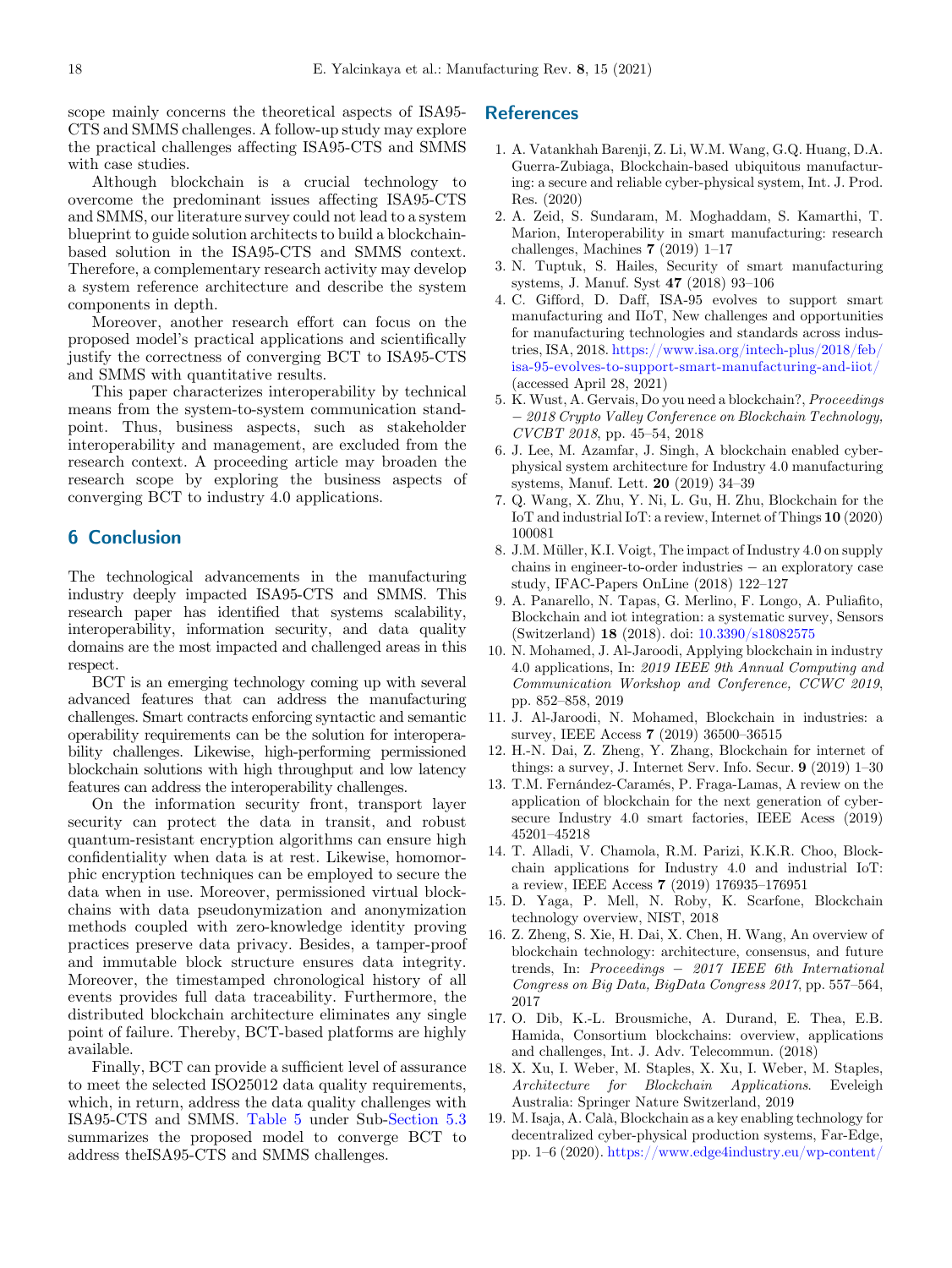<span id="page-18-0"></span>[uploads/2018/11/Blockchain-as-a-Key-Enabling-Technolo](https://www.edge4industry.eu/wp-content/uploads/2018/11/Blockchain-as-a-Key-Enabling-Technology-for-Decentralized-CPPS.pdf) [gy-for-Decentralized-CPPS.pdf](https://www.edge4industry.eu/wp-content/uploads/2018/11/Blockchain-as-a-Key-Enabling-Technology-for-Decentralized-CPPS.pdf)

- 20. V. Gatteschi, F. Lamberti, C. Demartini, C. Pranteda, V. Santamaria, To blockchain or not to blockchain: that is the question, IT Prof.  $(2018)$  62–74
- 21. G. Kaur, C. Gandhi, Scalability in Blockchain: Challenges and Solutions. San Diego, United States: INC, 2020
- 22. M. Alharby, A. Van Moorsel, Blockchain-based smart contracts: a systematic mapping study, ArXiv (2017) 125–140. doi: [10.5121/csit.2017.71011](https://doi.org/10.5121/csit.2017.71011.)
- 23. T.J. Williams, A reference model for computer integrated manufacturing from the viewpoint of industrial automation, IFAC Proc. 23 (1990) 281–291
- 24. ISA, International Society of Automation, Automation, International Society of (2021). <https://www.isa.org/> (accessed April 28, 2021)
- 25. American National Standards Institute, ISA-95.00.01-2010, ISA-95.00.02-2010, ISA-95.00.03-2013, ISA-95.00.04-2012, ISA-95.00.05-2013. North Carolina, USA, 2010
- 26. M. A kerman, Implementing shop floor IT for Industry 4.0. Department of Industrial and Materials Science, 2018
- 27. A. Gilchrist, The Industrial Internet of Things. Bangken, Nonthaburi, Thailand: Springer, 2016
- 28. B. Wang, The future of manufacturing: a new perspective, Engineering (2018) 722–728
- 29. V. Watson, A. Tellabi, J. Sassmannshausen, X. Lou, Interoperability and security challenges of Industrie 4.0, Lecture Notes in Informatics  $(LNI)$ , Proceedings  $-$  Series of the Gesellschaft fur Informatik (GI), vol. 275, pp. 973–985, 2017
- 30. J.M. Müller, J.W. Veile, K.I. Voigt, Prerequisites and incentives for digital information sharing in Industry 4.0–an international comparison across data types, Comput. Ind. Eng. 148 (2020) 106733
- 31. G. Pedone, I. Mezgár, Model similarity evidence and interoperability affinity in cloud-ready Industry 4.0 technologies, Comput. Ind. 100 (2018) 278–286
- 32. S.R. Ray, A.T. Jones, Manufacturing interoperability, J. Intell. Manuf. (2006) 681–688
- 33. M. Thomas, 2020 Global Threat Intelligence Report (GTIR), NTT, 2020. [https://de.nttdata.com/](https://de.nttdata.com/files/2020-en-study-ntt-ltd-global-threat-intelligence-report-2020.pdf)files/2020-en-study[ntt-ltd-global-threat-intelligence-report-2020.pdf](https://de.nttdata.com/files/2020-en-study-ntt-ltd-global-threat-intelligence-report-2020.pdf) (accessed April 25, 2021)
- 34. S. Sun, X. Zheng, J. Villalba-Díez, J. Ordieres-Meré, Data handling in industry 4.0: interoperability based on distributed ledger technology, Sensors (Switzerland) 20 (2020) 1–22
- 35. W. Zhang, Y. Shi, S. Duan, J. Liu, Industrial big data analytics, In: 2015 IEEE/ACM 1st International Workshop on Big Data Software Engineering, pp. 1–3, 2015
- 36. R. Buranello, The challenges of scaling and securing manufacturing IoT solutions, Telit, 2018. [https://](https://www.telit.com/blog/the-challenges-of-scaling-and-securing-manufacturing-iot-solutions/) [www.telit.com/blog/the-challenges-of-scaling-and-securing](https://www.telit.com/blog/the-challenges-of-scaling-and-securing-manufacturing-iot-solutions/)[manufacturing-iot-solutions/](https://www.telit.com/blog/the-challenges-of-scaling-and-securing-manufacturing-iot-solutions/) (accessed April 28, 2021)
- 37. S.R. Chhetri, S. Faezi, N. Rashid, M.A. Al Faruque, Manufacturing supply chain and product lifecycle security in the era of Industry 4.0, J. Hardw. Syst. Secur. (2018) 51–68
- 38. Blackfog, The State of Ransomware in 2020, Blackfog Web, 2020. [https://www.blackfog.com/the-state-of-ransomware](https://www.blackfog.com/the-state-of-ransomware-in-2020/#%0Ahttps://www.blackfog.com/the-state-of-ransomware-in-2020/)[in-2020/#%0Ahttps://www.blackfog.com/the-state-of-ran](https://www.blackfog.com/the-state-of-ransomware-in-2020/#%0Ahttps://www.blackfog.com/the-state-of-ransomware-in-2020/) [somware-in-2020/](https://www.blackfog.com/the-state-of-ransomware-in-2020/#%0Ahttps://www.blackfog.com/the-state-of-ransomware-in-2020/) (accessed April 28, 2021)
- 39. OWASP, OWASP top 10 Internet of Things, OWASP, 2018. [https://owasp.org/www-pdf-archive/OWASP-IoT-Top-10-](https://owasp.org/www-pdf-archive/OWASP-IoT-Top-10-2018-final.pdf) 2018-fi[nal.pdf](https://owasp.org/www-pdf-archive/OWASP-IoT-Top-10-2018-final.pdf)
- 40. M. Isaja, J. Soldatos, Distributed ledger technology for decentralization of manufacturing processes, In: Proceedings 2018 IEEE Industrial Cyber-Physical Systems, ICPS 2018, pp. 696–701, 2018
- 41. B. Brune, At automate show, blockchain described as 'World Wide Ledger', 2020. [https://www.sme.org/technologies/](https://www.sme.org/technologies/articles/2020/april/at-automate-show&x2013;blockchain-described&x2013;as-world-wide-ledger/) [articles/2020/april/at-automate-show](https://www.sme.org/technologies/articles/2020/april/at-automate-show&x2013;blockchain-described&x2013;as-world-wide-ledger/)–blockchain-described– [as-world-wide-ledger/](https://www.sme.org/technologies/articles/2020/april/at-automate-show&x2013;blockchain-described&x2013;as-world-wide-ledger/) (accessed April 25, 2021)
- 42. T. Koens, E. Poll, Assessing interoperability solutions for distributed ledgers, Pervasive Mob. Comput. (2019) 1–45
- 43. Solidity,Ethereum, 2021.<https://ethereum.org/en/>(accessed April 28, 2021)
- 44. I. Blockchain, IBM hyperledger fabric, IBM Corporation, 2021. <https://www.ibm.com/se-en/topics/hyperledger> (accessed April 28, 2021)
- 45. D. Randall, P. Goel, R. Abujamra, Blockchain applications and use cases in health information technology, J. Health Med. Info. (2017) 2–18
- 46. M.A. Khan, K. Salah, IoT security: review, blockchain solutions, and open challenges, Future Gener. Comput. Syst. (2018) 395–411
- 47. S. Khemissa, Using blockchain technology to secure the Internet of Things, Cloud Security Alliance, 2018. [https://](https://downloads.cloudsecurityalliance.org/assets/research/blockchain/Using_BlockChain_Technology_to_Secure_the_Internet_of_Things.pdf) [downloads.cloudsecurityalliance.org/assets/research/block](https://downloads.cloudsecurityalliance.org/assets/research/blockchain/Using_BlockChain_Technology_to_Secure_the_Internet_of_Things.pdf) [chain/Using\\_BlockChain\\_Technology\\_to\\_Secure\\_the\\_In](https://downloads.cloudsecurityalliance.org/assets/research/blockchain/Using_BlockChain_Technology_to_Secure_the_Internet_of_Things.pdf) ternet of Things.pdf (accessed April 25, 2021)
- 48. F. Benhamouda, S. Halevi, T. Halevi, Supporting private data on Hyperledger Fabric with secure multiparty computation, IBM J. Res. Dev. (2019)
- 49. E. Piscini, D. Dalton, L. Kehoe, Blockchain & cyber security, Deloitte, p. 14, 2018
- 50. E. Androulaki, S.W. Cocco, C. Ferris, Private and confidential transactions with Hyperledger Fabric, IBM developerWorks, 2018. [https://developer.ibm.com/tutori](https://developer.ibm.com/tutorials/cl-blockchain-private-confidential-transactions-hyperledger-fabric-zero-knowledge-proof/%0Ahttps://www.ibm.com/developerworks/cloud/library/cl-blockchain-private-confidential-transactions-hyperledger-fabric-zero-knowled) [als/cl-blockchain-private-con](https://developer.ibm.com/tutorials/cl-blockchain-private-confidential-transactions-hyperledger-fabric-zero-knowledge-proof/%0Ahttps://www.ibm.com/developerworks/cloud/library/cl-blockchain-private-confidential-transactions-hyperledger-fabric-zero-knowled)fidential-transactions-hyper [ledger-fabric-zero -knowledge -proof/%0Ahttps: //www.](https://developer.ibm.com/tutorials/cl-blockchain-private-confidential-transactions-hyperledger-fabric-zero-knowledge-proof/%0Ahttps://www.ibm.com/developerworks/cloud/library/cl-blockchain-private-confidential-transactions-hyperledger-fabric-zero-knowled) [ibm.com/developerworks/cloud/library/cl-blockchain-pri](https://developer.ibm.com/tutorials/cl-blockchain-private-confidential-transactions-hyperledger-fabric-zero-knowledge-proof/%0Ahttps://www.ibm.com/developerworks/cloud/library/cl-blockchain-private-confidential-transactions-hyperledger-fabric-zero-knowled) vate - confi[dential - transactions -hyperledger - fabric -zero](https://developer.ibm.com/tutorials/cl-blockchain-private-confidential-transactions-hyperledger-fabric-zero-knowledge-proof/%0Ahttps://www.ibm.com/developerworks/cloud/library/cl-blockchain-private-confidential-transactions-hyperledger-fabric-zero-knowled)  [knowled](https://developer.ibm.com/tutorials/cl-blockchain-private-confidential-transactions-hyperledger-fabric-zero-knowledge-proof/%0Ahttps://www.ibm.com/developerworks/cloud/library/cl-blockchain-private-confidential-transactions-hyperledger-fabric-zero-knowled) (accessed April 28, 2021)
- 51. M. Walker, Blockchain, a barrier against ransomware, 2019. https://thefi[ntechtimes.com/blockchain-barrier-ransomware/](https://thefintechtimes.com/blockchain-barrier-ransomware/) (accessed April 25, 2021)
- 52. U. Javaid, A.K. Siang, M.N. Aman, B. Sikdar, Mitigating IoT device based DDoS attacks using blockchain, In: CRY-BLOCK 2018 Proceedings of the 1st Workshop on Cryptocurrencies and Blockchains for Distributed Systems, Part of MobiSys 2018, pp. 71–76, 2018
- 53. ISO, ISO/IEC 25012, International Organization for Standardization, 2008. [https://iso25000.com/index.php/en/iso-](https://iso25000.com/index.php/en/iso-25000-standards/iso-25012?limit=5&limitstart=0)[25000-standards/iso-25012?limit=5&limitstart=0](https://iso25000.com/index.php/en/iso-25000-standards/iso-25012?limit=5&limitstart=0) (accessed April 25, 2021)
- 54. H.Y. Paik, X. Xu, H.M.N.D. Bandara, S.U. Lee, S.K. Lo, Analysis of data management in nlockchain-based systems: from architecture to governance, IEEE Access 7 (2019) 186091–186107
- 55. X.Wang,Q. Hu, Y. Zhang, G. Zhang,W. Juan, C. Xing, A kind of decision model research based on big data and blockchain in eHealth, Web Information Systems and Applications.